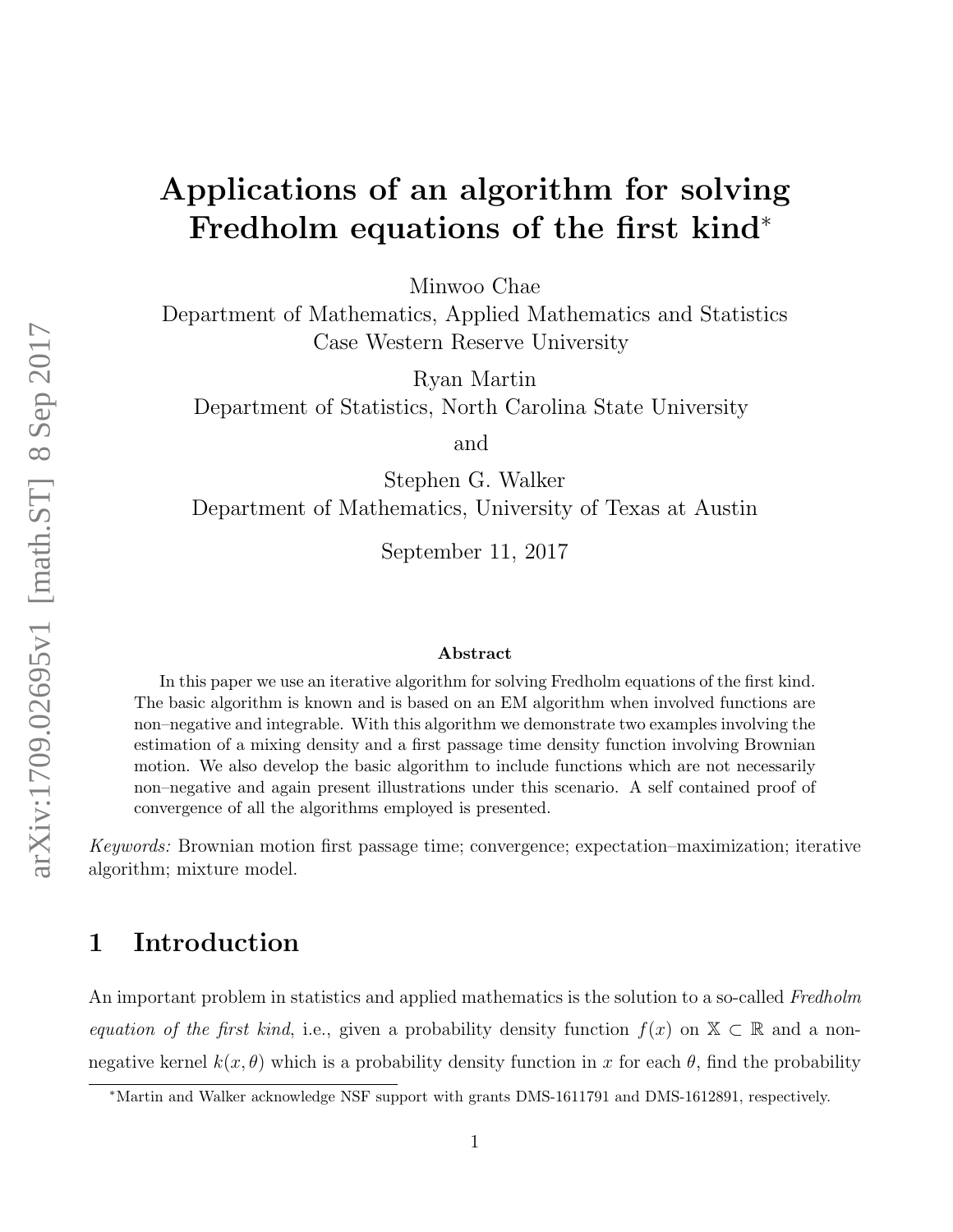density function  $p(\theta)$  such that

<span id="page-1-0"></span>
$$
f(x) = \int_{\Theta} k(x,\theta) p(\theta) d\theta.
$$
 (1)

Such equations have a wide range of applications across a variety of fields, including signal processing, physics, and statistics. See [Ramm \(2005\)](#page-20-0) for a general introduction, and [Vangel \(1992\)](#page-20-1) for statistical applications. We will also consider problems where the density and non-negativity constraints are relaxed.

Given the importance of this problem, it should be no surprise that there is a substantial literature on the theoretical and computational aspects of solving [\(1\)](#page-1-0); see, for example, [Cor](#page-19-0)[duneanu \(1994\)](#page-19-0); [Groetsch \(2007\)](#page-19-1); [Hansen \(1999\)](#page-19-2); [Morozov \(1984\)](#page-20-2); [Wing \(1990\)](#page-21-0). Existence of a unique solution to [\(1\)](#page-1-0) is a relevant question, though we will not speak directly on this issue here. One important case for which there is a well-developed existence theory is when the operator  $p \mapsto \int k(\cdot,\theta) p(\theta) d\theta$  is compact, a consequence of square-integrability of  $k(x,\theta)$  with respect to  $dx \times d\theta$ . In this case, there exists a singular value system  $(\sigma_j, u_j, v_j)$  for which  $(u_j(x))$  and  $(v_j(\theta))$ are orthogonal bases in  $L_2(\mathbb{X})$  and  $L_2(\Theta)$ , respectively, and

$$
\int_{\Theta} k(x,\theta) v_j(\theta) d\theta = \sigma_j u_j(x).
$$

Then f can be expressed as  $f(x) = \sum_j \lambda_j u_j(x)$  for some  $(\lambda_j)$ , and it follows that

$$
p(\theta) = \sum_j (\lambda_j/\sigma_j) v_j(\theta),
$$

which exists and is square-integrable if  $\sum_j (\lambda_j/\sigma_j)^2 < \infty$ . Of course, the above formula for p is not of direct practical value since computing all the eigenvalues and eigenfunctions is not feasible. Computationally efficient approximations are required.

The classic iterative algorithm for finding  $p$  is given by

<span id="page-1-1"></span>
$$
p_m(\theta) = p_{m-1}(\theta) + \int_{\mathbb{X}} k(x, \theta) \left( f(x) - f_{m-1}(x) \right) dx,
$$
 (2)

where

$$
f_m(x) = \int_{\Theta} k(x,\theta) p_m(\theta) d\theta.
$$

Convergence properties of [\(2\)](#page-1-1) are detailed in [Landweber \(1951\)](#page-19-3). An issue here is that, under the constraint that p and  $k(\cdot, \theta)$  are density functions, there is no guarantee that the sequence of approximations  $(p_m)$  coming from  $(2)$  are density functions.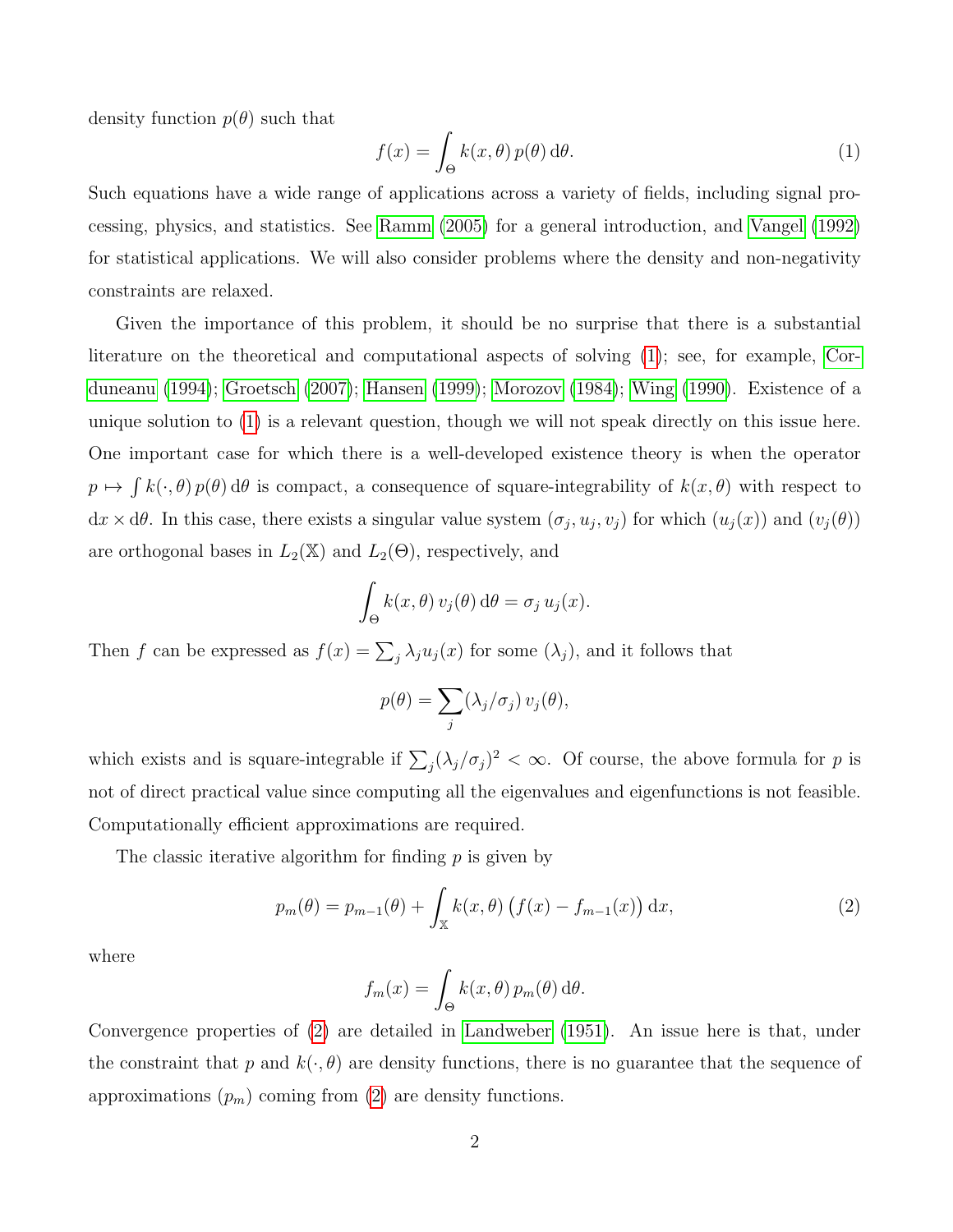An alternative is to apply a discretization-based method. That is, specify grid points  $(\theta_j, x_i)$ and approximate the original problem [\(1\)](#page-1-0) via a discrete system

$$
f(x_j) = \sum_i w_i p(\theta_i) k(x_j, \theta_i),
$$

where the  $(w_i)$  are weighting coefficients for a quadrature formula. One then solves the linear system of equations to get an approximation for  $p$ . See for example, [Phillips \(1962\)](#page-20-3). Of course, there is no guarantee here either that the solution  $p$  will be a density.

As an alternative to the additive updates in [\(2\)](#page-1-1), in this paper we focus on a multiplicative version, described in Section 2, that can guarantee the sequence of approximations are density functions. Moreover, the theoretical convergence analysis of this multiplicative algorithm turns out to be rather straightforward for the case where there exists a unique solution to equation [\(1\)](#page-1-0). For the general case, where a solution may not exist, the asymptotic behavior of the algorithm can still be determined, and, in Section 3, we provide a characterization of this algorithm as an *alternating minimization* algorithm, and employ the powerful tools developed in Csiszzar and Tusnády (1984) to study its convergence. The remainder of the paper focuses on three applications of this algorithm. The first, in Section 4, is estimating a smooth mixing density based on samples  $X_1, \ldots, X_n$  from the density f in [\(1\)](#page-1-0). The second, in Section 5, is computing the density of the first passage time for Brownian motion hitting an upper boundary, where the boundary need not be concave. The third, in Section 6, is solving general Fredholm equations where the density function constraints are relaxed. Finally, some concluding remarks are given in Section 7.

### 2 The algorithm

Following [Vardi and Lee \(1993\)](#page-21-1), an alternative to the algorithms described above for iteratively solving [\(1\)](#page-1-0) is to fix an initial guess  $p_0$  and then repeat

<span id="page-2-0"></span>
$$
p_m(\theta) = p_{m-1}(\theta) \int_{\mathbb{X}} \frac{k(x,\theta) f(x)}{f_{m-1}(x)} dx, \quad m \ge 1.
$$
 (3)

This algorithm was also studied in [Shyamalkumr \(1996\)](#page-20-4). First note that, if  $f_0$  is well-defined, then it follows immediately from the multiplicative structure of the algorithm, and Fubini's theorem, that  $p_m$  is also a density for  $m \geq 1$ . This overcomes the difficulty faced with using [\(2\)](#page-1-1). Second,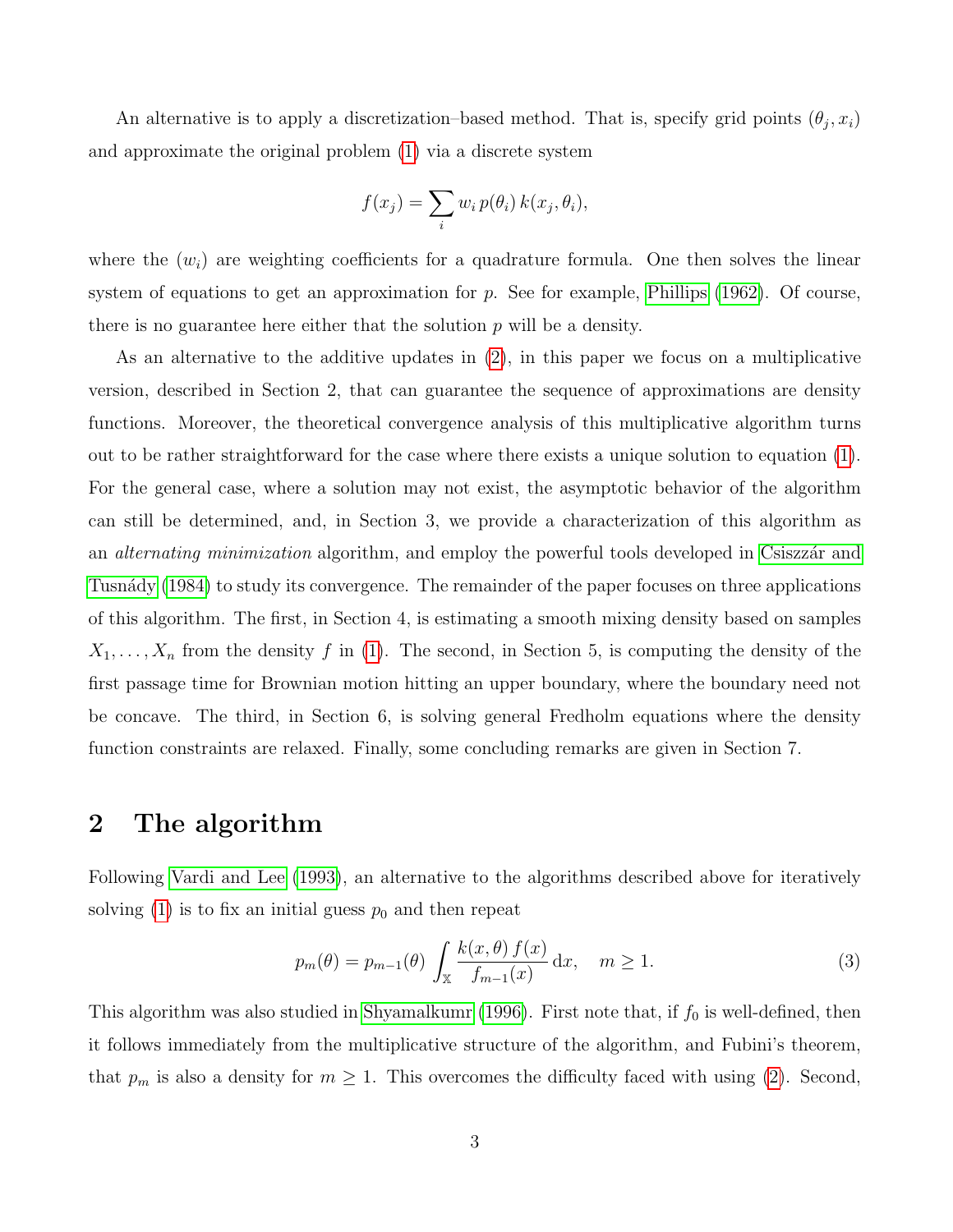for a comparison with [\(2\)](#page-1-1), we see that [\(3\)](#page-2-0) operates in roughly the same way, but on the log–scale:

<span id="page-3-1"></span>
$$
\log p_m(\theta) = \log p_{m-1}(\theta) + \log \int_{\mathbb{X}} \frac{k(x,\theta) f(x)}{f_{m-1}(x)} dx.
$$
\n(4)

This logarithmic version will be helpful when we discuss convergence in Section 3.

The sequence [\(3\)](#page-2-0) also has a Bayesian interpretation. Indeed, if, at iteration  $m$ , we had seen an observation X from the distribution with density f, then the Bayes update of "prior"  $p_{m-1}(\cdot)$ to "posterior"  $p_m(\cdot | X)$  would be given by

$$
p_m(\theta \mid X) = p_{m-1}(\theta) \frac{k(X, \theta)}{f_{m-1}(X)}.
$$

But without such an X, yet knowing X comes from f, the natural choice now is to use the "average" update"

$$
p_m(\theta) = \int_{\mathbb{X}} p_m(\theta \mid x) f(x) \, \mathrm{d}x,
$$

which is exactly [\(3\)](#page-2-0).

For a quick proof–of–concept, consider a Pareto density  $f(x) = a(x + 1)^{-(a+1)}$ , supported on  $(0, \infty)$ , with  $a > 0$ . It is easy to check that f is a gamma mixture of exponentials, i.e.,  $f(x) = \int k(x, \theta) p(\theta) d\theta$ , where  $k(x, \theta) = \theta e^{-\theta x}$  is an exponential density and  $p(\theta) = \Gamma(a)^{-1} \theta^{a-1} e^{-\theta}$ is a gamma density. We can apply algorithm  $(3)$  to solve the above equation for p. Figure [1](#page-4-0) shows a plot of the estimate from [\(3\)](#page-2-0), with  $a = 5$ , based on 200 iterations and  $p_0$  a half-Cauchy starting density, along with the true gamma density  $p(x)$ . Clearly, the approximation is quite accurate over most of the support.

Before formally addressing the convergence properties of [\(3\)](#page-2-0), it will help to provide some intuition as to why it should work. The argument presented in [Vardi and Lee \(1993\)](#page-21-1) proceeds by considering i.i.d. samples  $X_1, \ldots, X_n$  from the distribution with density f. Replacing the  $f(x) dx$ in [\(3\)](#page-2-0) with  $d\widehat{F}(x)$ , where  $\widehat{F}$  is the empirical distribution based on  $X_1, \ldots, X_n$ , gives the algorithm

<span id="page-3-0"></span>
$$
\widehat{p}_m(\theta) = \widehat{p}_{m-1}(\theta) \int_{\mathbb{X}} \frac{k(x,\theta)}{f_{m-1}(x)} d\widehat{F}(x).
$$
\n(5)

It turns out that this is precisely an EM algorithm to compute the nonparametric maximum likelihood estimator of  $p$ , see e.g., [Laird \(1978\)](#page-19-5). This connection to likelihood–based estimation gives the algorithm [\(5\)](#page-3-0) some justification for a fixed sample  $X_1, \ldots, X_n$ . The dependence on a particular sample can be removed by allowing  $n \to \infty$  and applying the law of large numbers to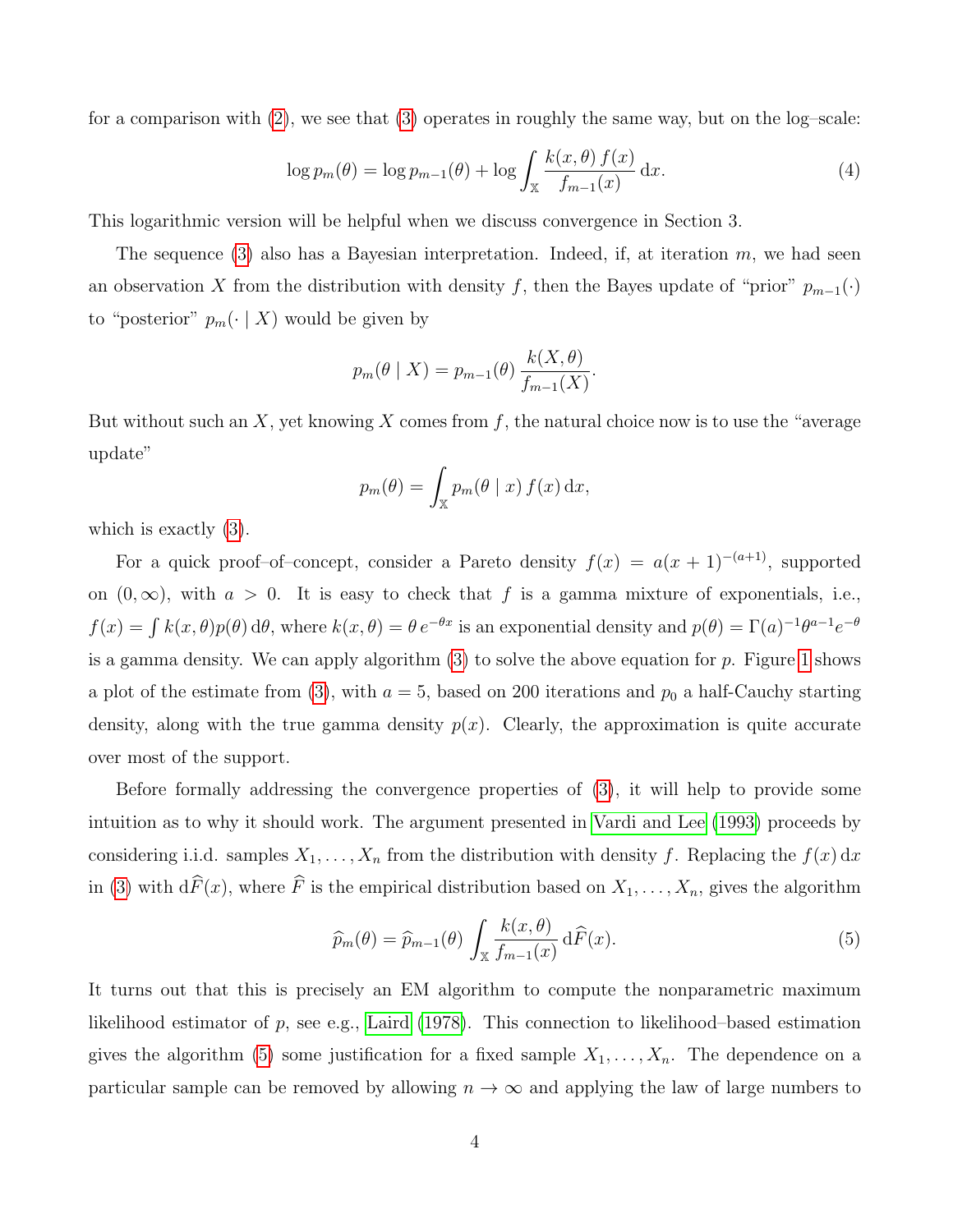

<span id="page-4-0"></span>Figure 1: Plot of the mixing density  $p_{200}$  (black) from [\(3\)](#page-2-0) and the true gamma density (gray).

get convergence of [\(5\)](#page-3-0) to [\(3\)](#page-2-0), hence motivation for the latter. However, despite the identification of [\(5\)](#page-3-0) as an EM algorithm, no formal convergence proof has been given that the iterates  $\widehat{p}_m$  in (5) converge to the nonparametric maximum likelihood estimator, but see [Chae et al. \(2017\)](#page-19-6).

The above argument giving intuitive support for algorithm [\(3\)](#page-2-0) is not fully satisfactory because it does not give any indication that the algorithm will converge to a solution of [\(1\)](#page-1-0). For a more satisfactory argument, note that, if the algorithm converges to a limit  $p_{\infty}$ , then we must have

$$
\int_{\mathbb{X}} \frac{k(x,\theta)}{f_{\infty}(x)} f(x) dx = 1 \quad \forall \ \theta \in \text{supp}(p_{\infty}),
$$

where  $f_{\infty}(x) = \int k(x,\theta) p_{\infty}(\theta) d\theta$ . According to Lemma 2.1 in [Patilea \(2001\)](#page-20-5) or Lemma 2.3 in [Kleijn and van der Vaart \(2006\)](#page-19-7), the above condition implies that

<span id="page-4-1"></span>
$$
D(f, f_{\infty}) = \inf_{P} D(f, f_{P}),
$$
\n(6)

where  $D(f,g) = \int \log(f/g) f dx$  is the Kullback–Leibler divergence and the infimum is over all densities of the form  $\int k(x, \theta) dP(\theta)$  for some probability measure P on  $\Theta$ . So, if there exists a solution to [\(1\)](#page-1-0), then the limit  $p_{\infty}$  would have to be one of them. Even if there is no solution to [\(1\)](#page-1-0),  $p_{\infty}$  will be such that the corresponding  $f_{\infty}$  is closest to f in the Kullback–Leibler sense. To make this argument fully rigorous, we need to establish that algorithm [\(3\)](#page-2-0) does indeed converge.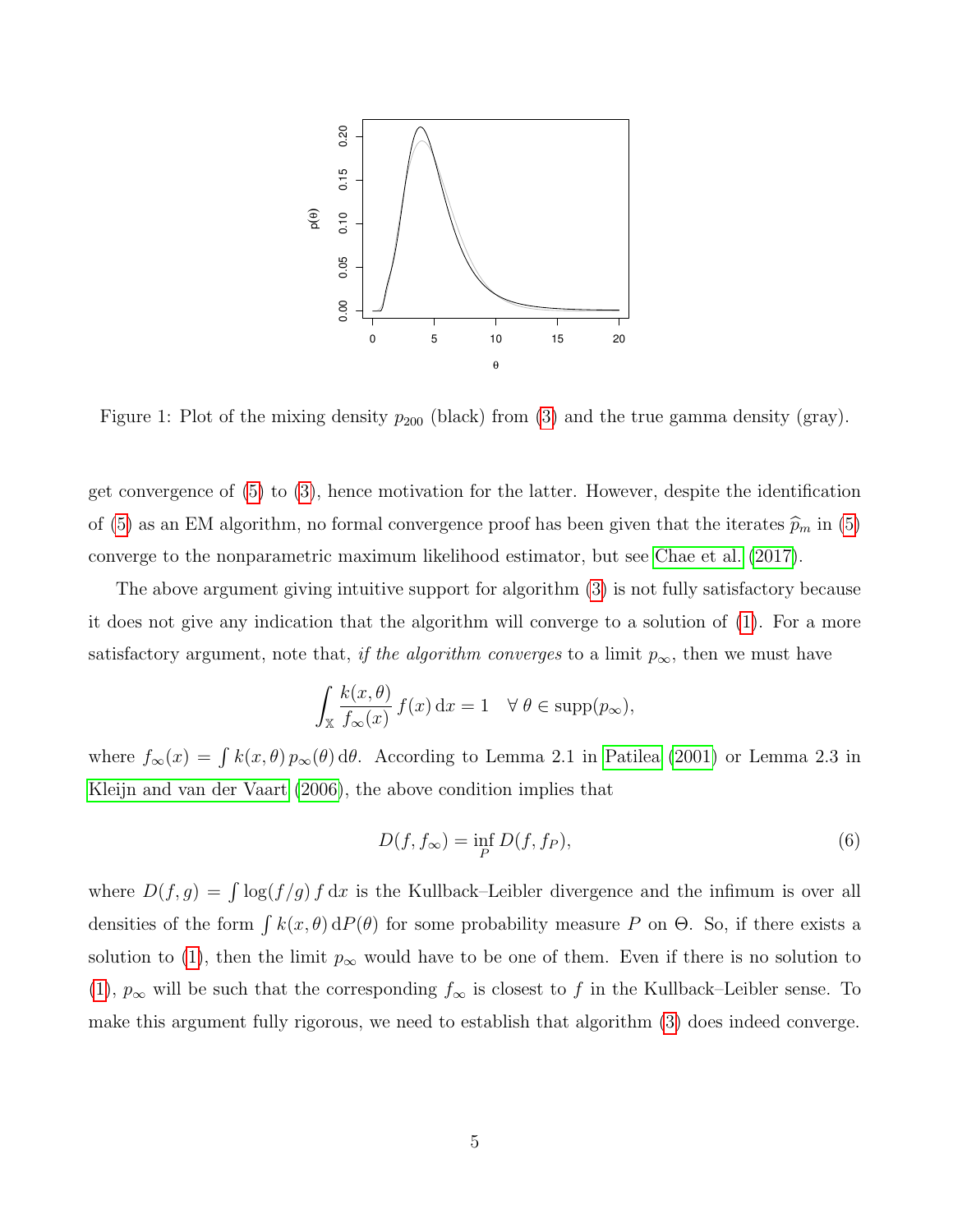# 3 Convergence properties

In Section 3.4 of [Vardi and Lee \(1993\)](#page-21-1), the authors consider [\(1\)](#page-1-0), but with some restrictions. The first is that  $p$  is a finite measure, i.e., point masses on a finite number of atoms, and the second is that the solution  $p$  is piecewise constant. Our arguments here do not require such restrictions.

To assess the properties of [\(2\)](#page-1-1), let p be a solution to [\(1\)](#page-1-0). Multiply [\(4\)](#page-3-1) by  $p(\theta)$  throughout, and then integrate over  $\theta$  to get

$$
\int p(\theta) \log p_m(\theta) d\theta = \int p(\theta) \log p_{m-1}(\theta) d\theta + \int p(\theta) \log \int \frac{k(x,\theta) f(x)}{f_{m-1}(x)} dx d\theta.
$$

By Jensen's inequality, the last term is lower bounded by  $D(f, f_{m-1})$ , the Kullback–Leibler divergence of  $f_{m-1}$  from f. Since D is non–negative, we can deduce that

$$
D(p, p_m) \le D(p, p_{m-1}) - D(f, f_{m-1}).
$$

This implies that  $D(p, p_m)$  is a non-negative and non-increasing sequence, hence has a limit, say,  $c \ge 0$ , which, in turn, implies  $f_m \to f$  strongly in the D or  $L_1$  sense. Therefore, in agreement with [Landweber \(1951\)](#page-19-3) for the additive algorithm [\(2\)](#page-1-1), we have that  $p_m$  is converging to a set S where  $D(p, \tilde{p}) = c$  for all  $\tilde{p} \in \mathbb{S}$ . Of course, if p is a unique solution to [\(1\)](#page-1-0) then  $p_m \to p$  strongly. A similar argument for convergence of [\(3\)](#page-2-0) is presented in [Shyamalkumr \(1996\)](#page-20-4), with some generalizations.

On the other hand, if [\(1\)](#page-1-0) does not have a solution, then, as discussed above, we expect that  $p_m$  in algorithm [\(3\)](#page-2-0) will converge to a density with limit  $p_{\infty}$  such that the corresponding mixture  $f_{\infty}$  satisfies [\(6\)](#page-4-1). This can be proved by considering [\(3\)](#page-2-0) as an *alternating minimization* procedure; see, for example, Csiszár (1975); Csiszzár and Tusnády (1984); [Dykstra \(1985\)](#page-19-9).

In the following, define the joint densities on  $\mathbb{X} \times \Theta$ ,

<span id="page-5-0"></span>
$$
q_m(x,\theta) = p_m(\theta)k(x,\theta) \quad \text{and} \quad \pi_m(x,\theta) = \frac{f(x)q_{m-1}(x,\theta)}{\int q_{m-1}(x,\theta')d\theta'}.\tag{7}
$$

**Theorem 3.1.** For an initial solution  $p_0 > 0$ , let  $(p_m)$  be obtained via [\(3\)](#page-2-0). Assume there exists a sequence  $(p_s^*)_{s\geq 1}$  of densities such that

$$
D(f, f_s^*) \to \inf_P D(f, f_P)
$$

and  $D(\pi_s^*, q_m) < \infty$  for some  $m \geq 0$ , where  $f_s^*(x) = \int k(x, \theta) p_s^*(\theta) d\theta$  and

$$
\pi_s^*(x,\theta) = \frac{f(x)p_s^*(\theta)k(x,\theta)}{\int p_s^*(\theta')k(x,\theta')d\theta'}.
$$

Then,  $D(f, f_m)$  decreases to  $\inf_P D(f, f_P)$ .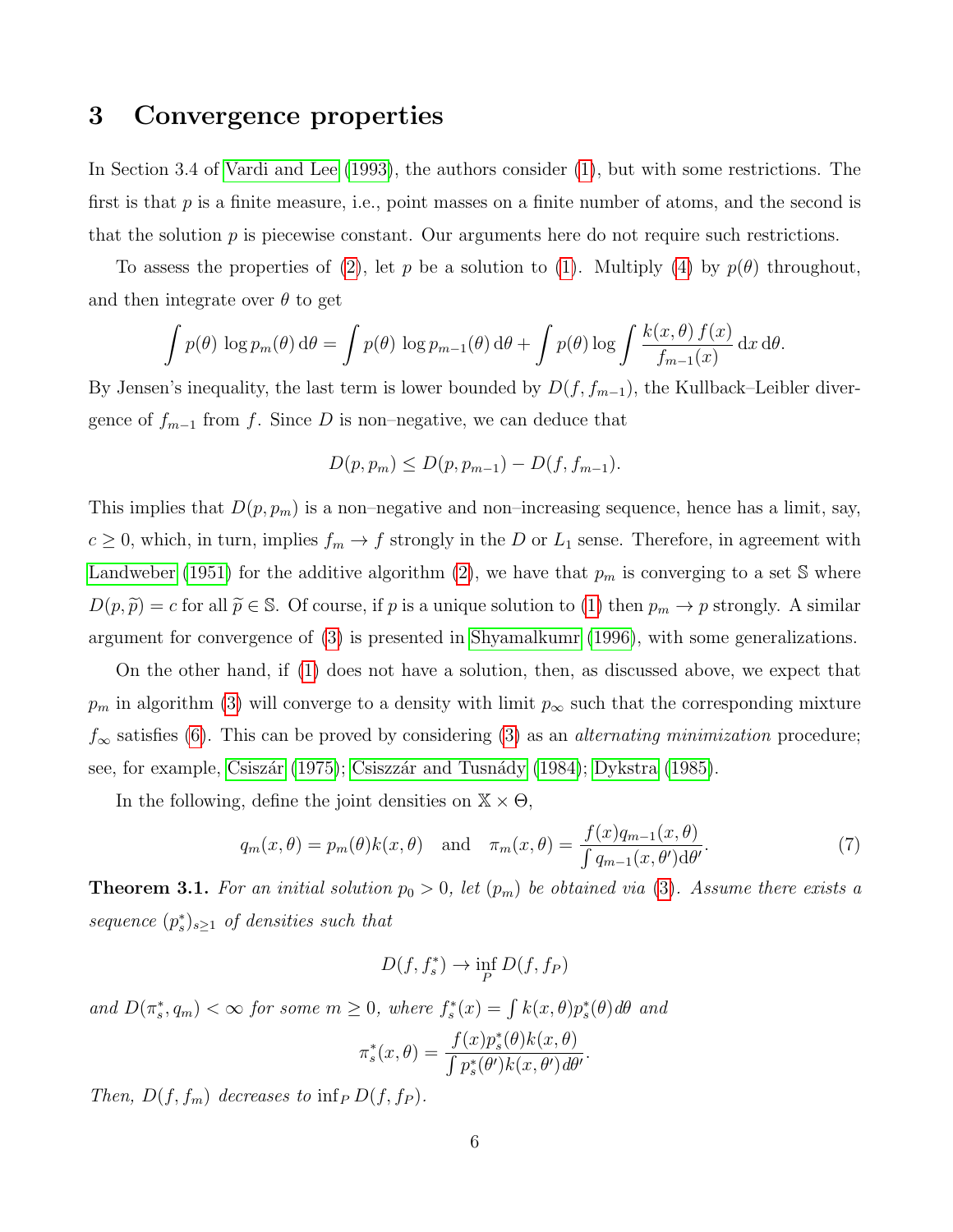*Proof.* Let P be the set of all bivariate densities  $\pi$  on  $X \times \Theta$  with x-marginal f, i.e., such that  $\int \pi(x,\theta) d\theta = f(x)$ . Similarly, let Q be the set of all bivariate densities q on  $\mathbb{X} \times \Theta$  such that  $q(x, \theta) = k(x, \theta) p(\theta)$  for some density p. Note that  $q_m$  and  $\pi_m$  in [\(7\)](#page-5-0) satisfy  $q_m \in \mathcal{Q}$  and  $\pi_m \in \mathcal{P}$ .

We first claim that  $(q_m)$  and  $(\pi_m)$  are obtained by the alternating minimization procedure of Csiszzár and Tusnády (1984) with the objective function  $D(\pi, q)$ , where  $\pi$  and q ranges over  $\mathcal P$ and Q, respectively. To see this, note that  $D(\pi_m, q_{m-1}) = D(f, f_{m-1}) \leq D(\pi, q_{m-1})$  for every  $\pi \in \mathcal{P}$ ; the inequality holding since f and  $f_{m-1}$  are marginal densities of  $\pi$  and  $q_{m-1}$ , respectively. It follows that  $\pi_m = \operatorname{argmin}_{\pi \in \mathcal{P}} D(\pi, q_{m-1})$ . Also, note that

$$
D(\pi_m, q) = \iint \pi_m(x, \theta) \log \frac{\pi_m(x, \theta)}{q(x, \theta)} d\theta dx
$$
  
=  $C - \int \log p(\theta) \int \pi_m(x, \theta) dx d\theta$   
=  $C - \int \log p(\theta) \int \frac{f(x)q_{m-1}(x, \theta)}{\int q_{m-1}(x, \theta') d\theta'} dx d\theta$   
=  $C - \int \log p(\theta) \int \frac{k(x, \theta)p_{m-1}(\theta)}{\int k(x, \theta')p_{m-1}(\theta') d\theta'} f(x) dx d\theta$   
=  $C - \int \log p(\theta) dP_m(\theta),$ 

where C does not depend on p. The last integral is maximized at  $p_m$ , so  $q_m = \operatorname{argmin}_{q \in \mathcal{Q}} D(\pi_m, q)$ . Since  $P$  and  $Q$  are convex, we have

$$
D(f, f_{m-1}) = D(\pi_m, q_{m-1}) \searrow \inf_{p \in \mathcal{P}_0, q \in \mathcal{Q}} D(\pi, q),
$$

by Theorem 3 in Csiszzár and Tusnády (1984), with  $\mathcal{P}_0 = {\pi \in \mathcal{P} : D(\pi, q_m) < \infty \text{ for some } m}$ . We have  $D(\pi, q) = D(f, f_p)$ , and and the assumption  $D(\pi_s^*, q_m) < \infty$  for some m implies that  $\inf_{p \in \mathcal{P}_0} \inf_{q \in \mathcal{Q}} D(\pi, q) \leq \inf_P D(f, f_P)$ . Since  $D(f, f_m) \geq \inf_P D(f, f_P)$ , we conclude that  $D(f, f_m) \searrow \inf_{P} D(f, f_P).$  $\Box$ 

Two remarks are in order. First, the integrability condition  $D(\pi_s^*, q_m) < \infty$  for some  $m \geq 0$  is not especially strong. For example, assume there exists  $P^*$  which minimizes  $D(f, f_P)$  and has a density  $p^*$ . Such a minimizer exists under a mild identifiability condition; see Lemma 3.1 of [Kleijn](#page-19-7) [and van der Vaart \(2006\)](#page-19-7). Then  $D(\pi^*, q_m) < \infty$  for some m implies the required integrability condition, where

$$
\pi^*(x,\theta) = \frac{f(x)p^*(\theta)k(x,\theta)}{\int p^*(\theta')k(x,\theta')d\theta'}.
$$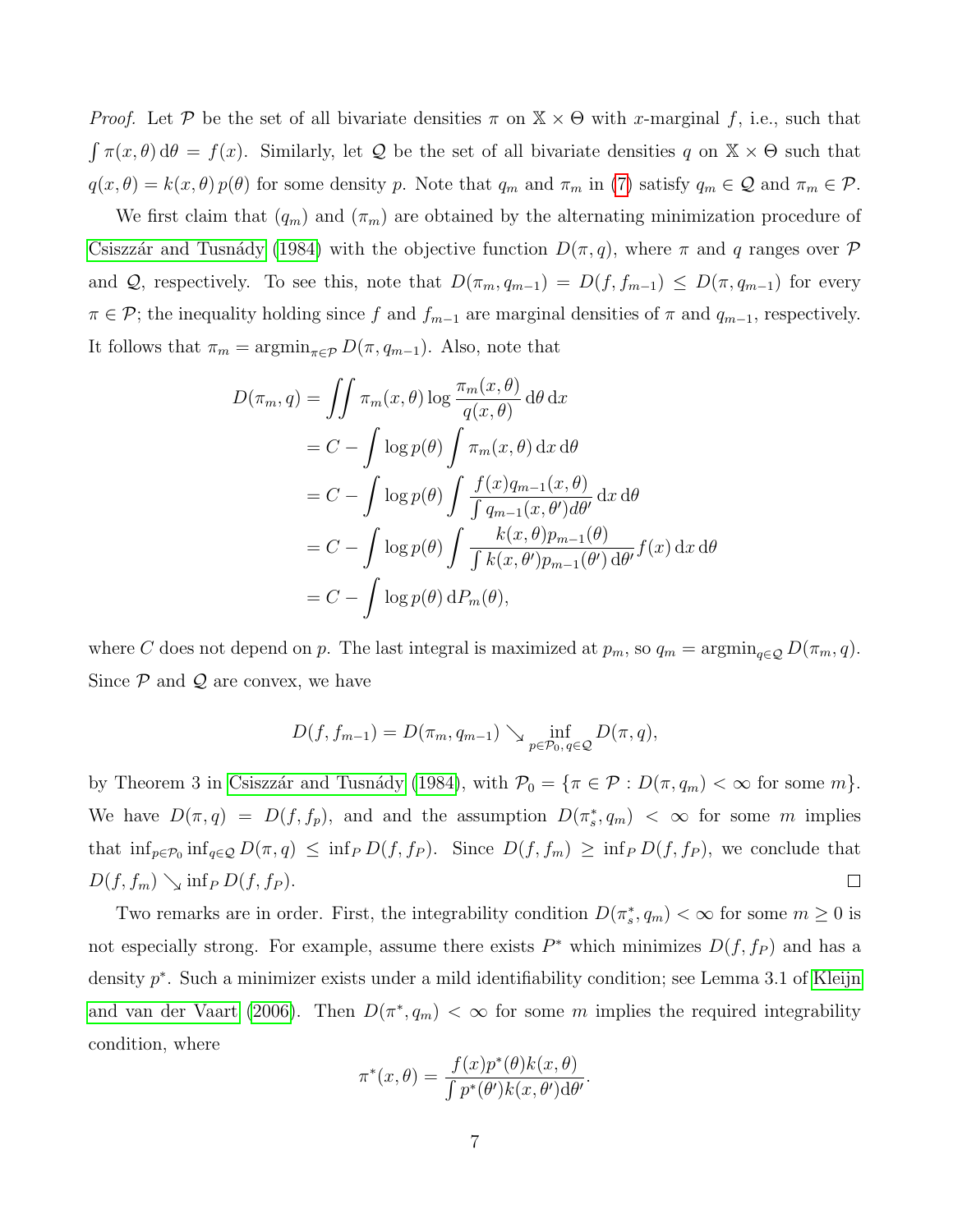Second, if  $\Theta$  is compact and the minimizer  $P^*$  is unique, every subsequence of  $(p_m)$  has a further subsequence weakly converging to  $P^*$ , so  $(p_m)$  converges to  $P^*$ .

It is also worth noting that the monotonicity property of  $D_m = D(f, f_m)$  from the theorem can be used to define a stopping rule. For example, one could terminate algorithm [\(3\)](#page-2-0) when  $D_m$ itself and/or the difference  $D_m - D_{m-1}$  falls below a certain user–specified tolerance.

## 4 Smooth mixing density estimation

Suppose we observe  $X_1, \ldots, X_n$  as i.i.d. from a distribution with density f as in [\(1\)](#page-1-0), and we wish to estimate a smooth version of  $p$ . The nonparametric maximum likelihood estimator of  $p$  is known to be discrete, so is not fully satisfactory for our purposes. One idea for a smooth estimate of  $p$ is to maximize a penalized likelihood. The proposal in [Liu et al. \(2009\)](#page-19-10) is to define a penalized log–likelihood function

$$
\ell(\eta) = n^{-1} \sum_{i=1}^{n} \log \int k(X_i, \theta) e^{\eta(\theta)} d\theta - \log \int e^{\eta(\theta)} d\theta - \lambda \int [\eta''(\theta)]^2 d\theta,
$$

where  $\lambda > 0$  is a smoothing parameter, and  $\eta$  determines the mixing density

$$
p(\theta) = \frac{e^{\eta(\theta)}}{\int e^{\eta(\theta)} d\theta}.
$$

The right-most integral in the expression for  $\ell(\eta)$  measures the curvature of  $\eta$ , so maximizing  $\ell$ will encourage solutions which are "less curved," i.e., more smooth. An EM algorithm is available to produce an estimate of  $\eta$  and, hence, of p. However, each iteration requires solving a non–trivial functional differential equation.

Here we propose a more direct approach, namely, to use algorithm  $(3)$  with the true density f replaced by, say, a kernel density estimate of f. For some  $h > 0$ , define the kernel estimate

$$
f^{h}(x) = \frac{1}{nh} \sum_{i=1}^{n} \phi\left(\frac{x - X_i}{h}\right)
$$

where  $\phi(x) = \exp(-\frac{1}{2})$  $(\frac{1}{2}x^2)$ / √  $2\pi$  is the standard normal density function. The bandwidth h can be selected in a variety of ways. One option is the traditional approach [\(Sheather and Jones \(1991\)](#page-20-6)) of minimizing asymptotic mean integrated square error, which gives h of order  $n^{-1/5}$ . Another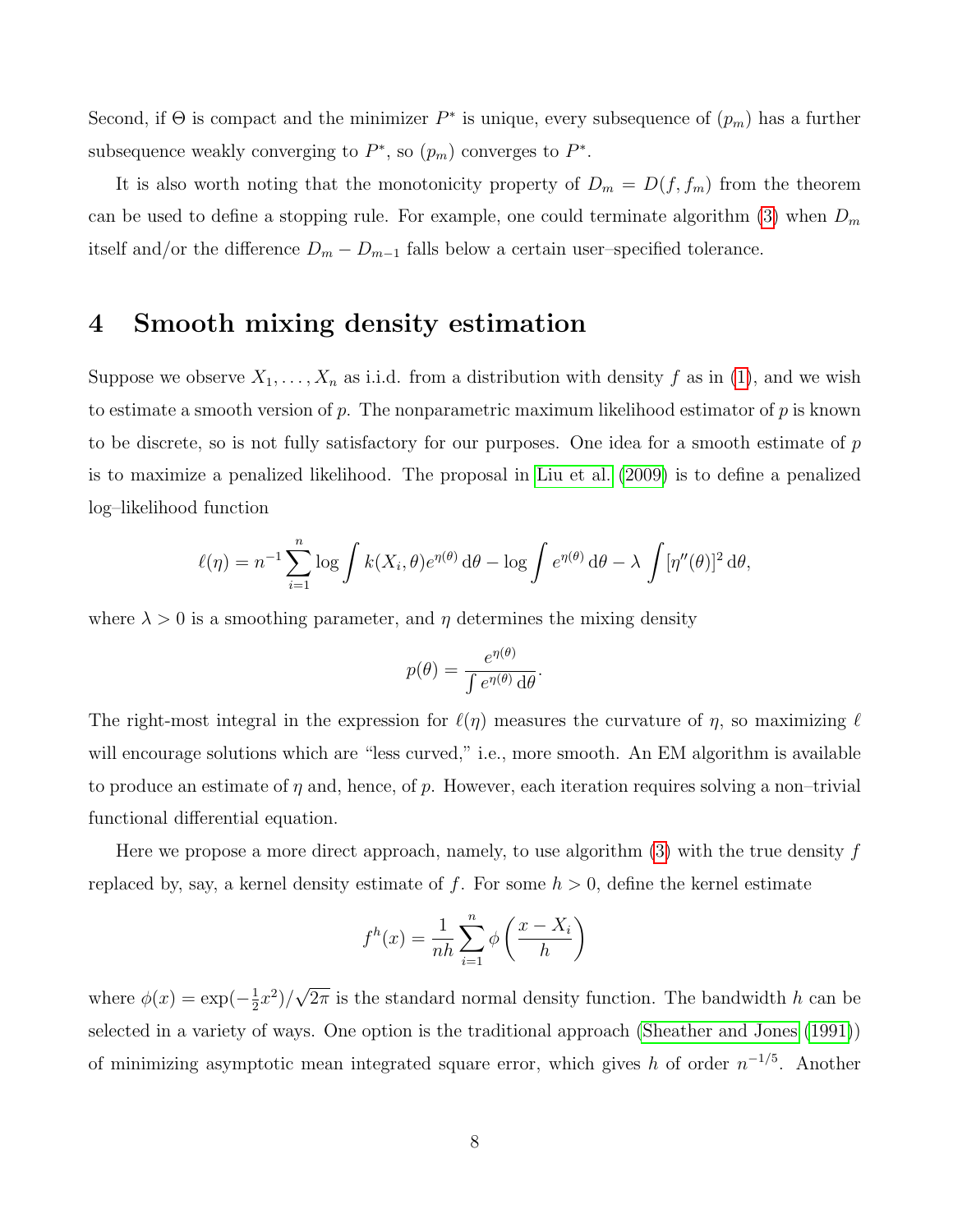

<span id="page-8-0"></span>Figure 2: Mixing and mixture density estimates based on algorithm [\(3\)](#page-2-0) with a kernel density plugin for the galaxy data. In Panel (b), solid line is the kernel estimate and dashed is the mixture corresponding to the mixing density in Panel (b).

idea is to get the nonparametric maximum likelihood estimator  $\widehat{P}$  of P, define the corresponding mixture

$$
\widehat{f}(x) = \int k(x, \theta) \, d\widehat{P}(\theta)
$$

and then choose the bandwidth  $\hat{h} = \arg \min d(f^h, \hat{f})$ , where d is, say, the  $L_1$  distance. Finally, our proposal is to estimate p by running algorithm [\(3\)](#page-2-0) with f replaced by  $f^{\hat{h}}$ . Since  $f^{\hat{h}}$  is smooth, so too will be our estimate of p.

As a quick real–data illustration, consider the well–known galaxy data set, available in the MASS package in R (R Core Team  $(2015)$ ). We estimate the mixture density f with the Gaussian kernel method described above, using the default settings in density. Then we estimate the mixing density via the procedure just described above. In this case, we used 25 iterations of [\(3\)](#page-2-0) and the results are displayed in Figure [2.](#page-8-0) Panel (a) shows  $p_{25}$  from [\(3\)](#page-2-0), and Panel (b) shows the data histogram, the kernel density estimator (solid), and the mixture corresponding to  $p_{25}$ . Both densities in Panel (b) fit the data well, and the fact that the two are virtually indistinguishable suggests that the density  $p$  in Panel (a) is indeed a solution to the mixture equation.

Next, for further investigation into the performance of the proposed mixing density estimation procedure, we present some examples with simulated data. We start by considering a deconvolution problem, where  $k(\cdot, \theta)$  is the normal density with mean  $\theta$  and standard deviation  $\sigma = 0.05$ . Two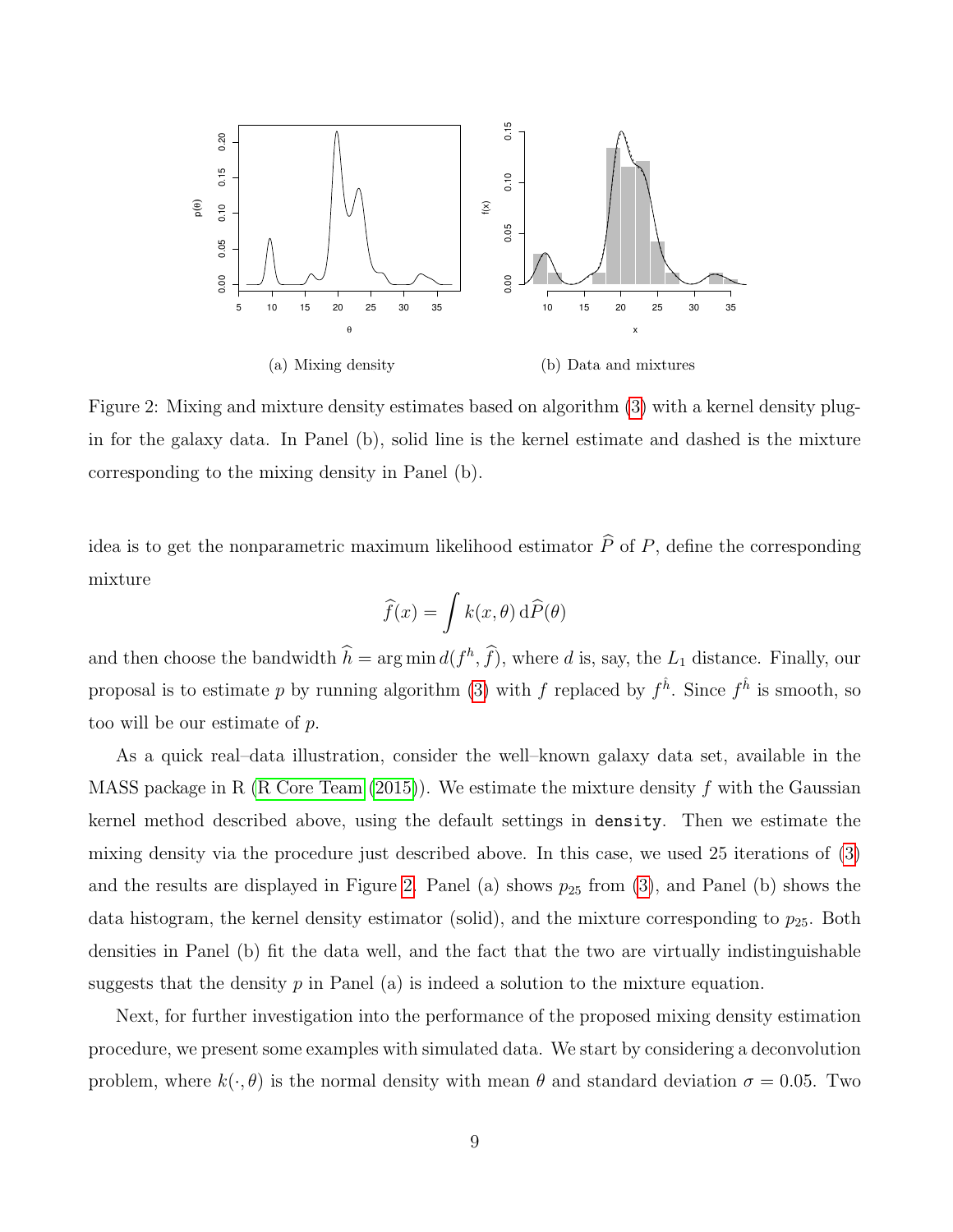mixing densities on the unit interval [0,1] are illustrated;

$$
p_1(\theta) \propto \theta^4 (1-\theta)^4
$$
  
\n
$$
p_2(\theta) \propto \phi \left(\frac{\theta - 0.3}{0.1}\right) + 2\phi \left(\frac{\theta - 0.7}{0.1}\right).
$$

With a sample of size  $n = 300$ , we first obtained a kernel density estimator  $f<sup>h</sup>$ , using the Gaussian kernel, with bandwidth as in [Sheather and Jones \(1991\)](#page-20-6), and then ran [\(3\)](#page-2-0). As suggested above, monotonicity of  $D_m = D(f^h, f_m)$  suggests a stopping rule, and we terminated the algorithm when  $D_m - D_{m-1} < 10^{-5}$ . The number of iterations used were  $m = 8$  for  $p_1$  and  $m = 14$  for  $p_2$ . The estimates of the mixing and corresponding mixture densities are depicted in Figure [3.](#page-10-0) As can be seen in the right figures, the  $f_m$  and  $\widehat{f}$  are indistinguishable; that is,  $D_m$  are effectively zero after a few iterations.

Next, we consider scale mixtures of normal distributions where  $k(\cdot, \theta)$  is the centered normal density with variance  $\theta$ . For the mixing density, two well–known distributions on the positive real line, the inverse-gamma and gamma densities, are considered, i.e.,

$$
p_1(\theta) \propto \theta^{-3} e^{-1/\theta}
$$
 and  $p_2(\theta) \propto e^{-5\theta}$ .

With a sample of size  $n = 300$ , the estimator of the mixing density is obtained as previously. The number of iterations are  $m = 57$  for  $p_1$  and  $m = 78$  for  $p_2$ , and the estimates of p and f are illustrated in Figure [4.](#page-11-0) Although the density estimates,  $f^h$  and  $f_m$ , are close to the true f, there are deviations between  $p$  and  $p_m$ , in particular for the inverse–gamma case. This is mainly due to the ill–posedness of the problem.

### 5 First passage time for Brownian motion

The second example is computing the stopping time density for Brownian motion hitting a boundary function. For example, since [Breiman \(1966\)](#page-19-11) there has been substantial interest in the first passage time distribution of Brownian motion passing a square root boundary. To set the scene, denote  $(B(t))_{t\geq0}$  as standard Brownian motion started at 0, let  $h(t) : (0,\infty) \to \mathbb{R}$  be a continuous function with  $h(0) > 0$ , the boundary function, and define

$$
\tau = \inf\{t > 0 : B(t) \ge h(t)\}.
$$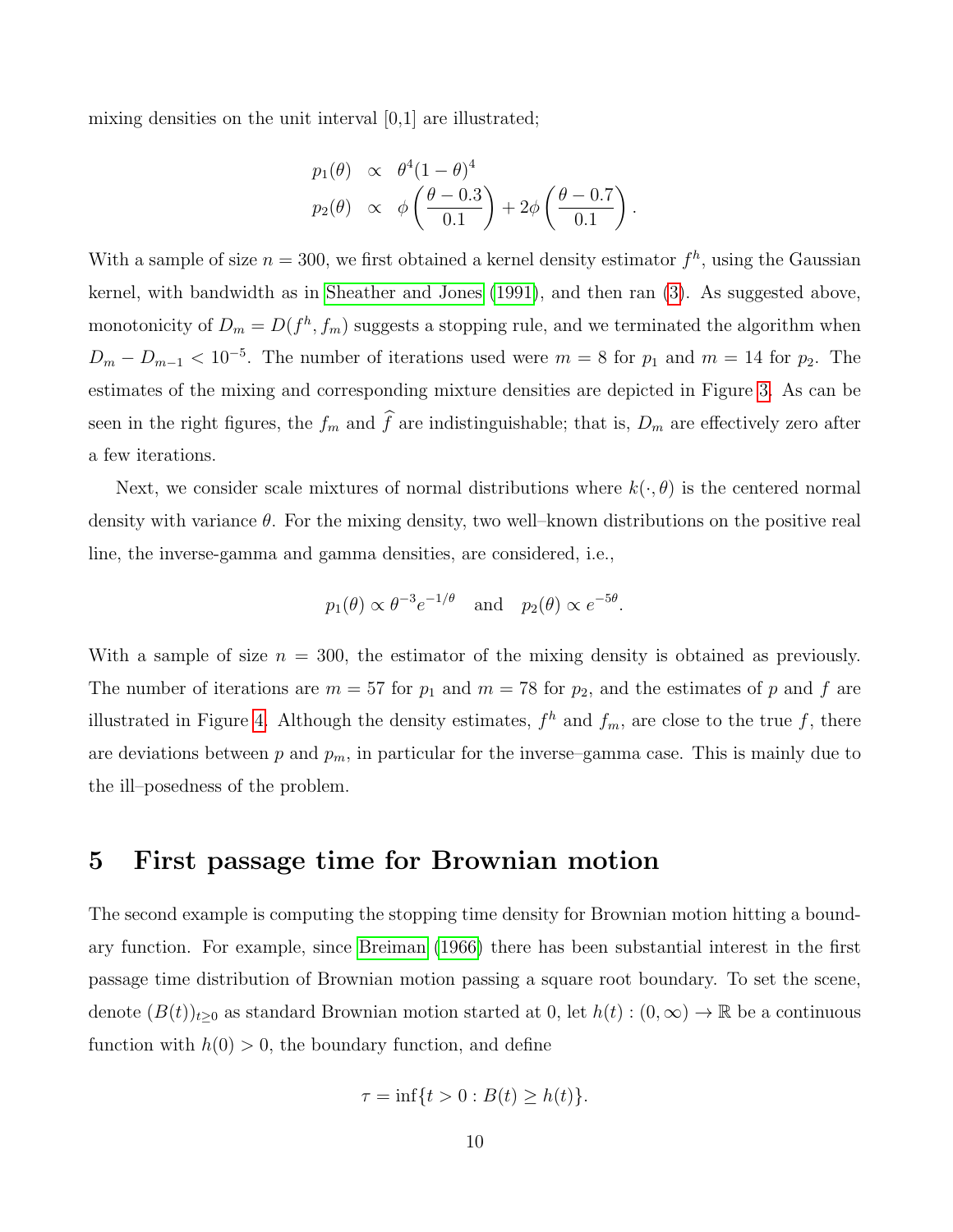

<span id="page-10-0"></span>Figure 3: Estimate of mixing density with location mixtures of normals. Left plots are the true (black) and estimated (red) mixing density. Right plots are the true (black), kernel estimator (red) and the one obtained by smooth NPMLE (green).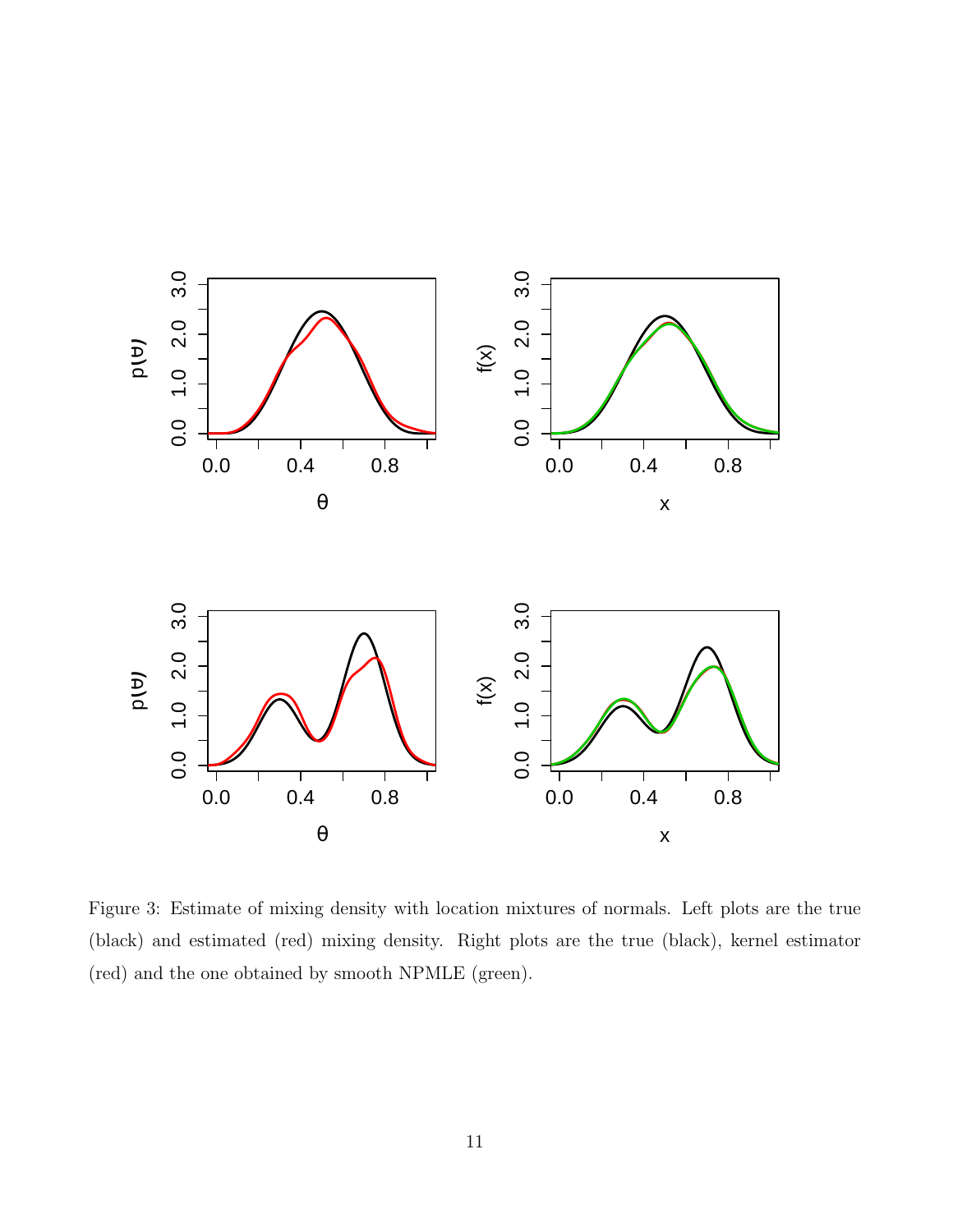

<span id="page-11-0"></span>Figure 4: Estimate of mixing density with scale mixtures of normals. Left plots are the true (black) and estimated (red) mixing density. Right plots are the true (black), kernel estimator (red) and the one obtained by smooth NPMLE (green).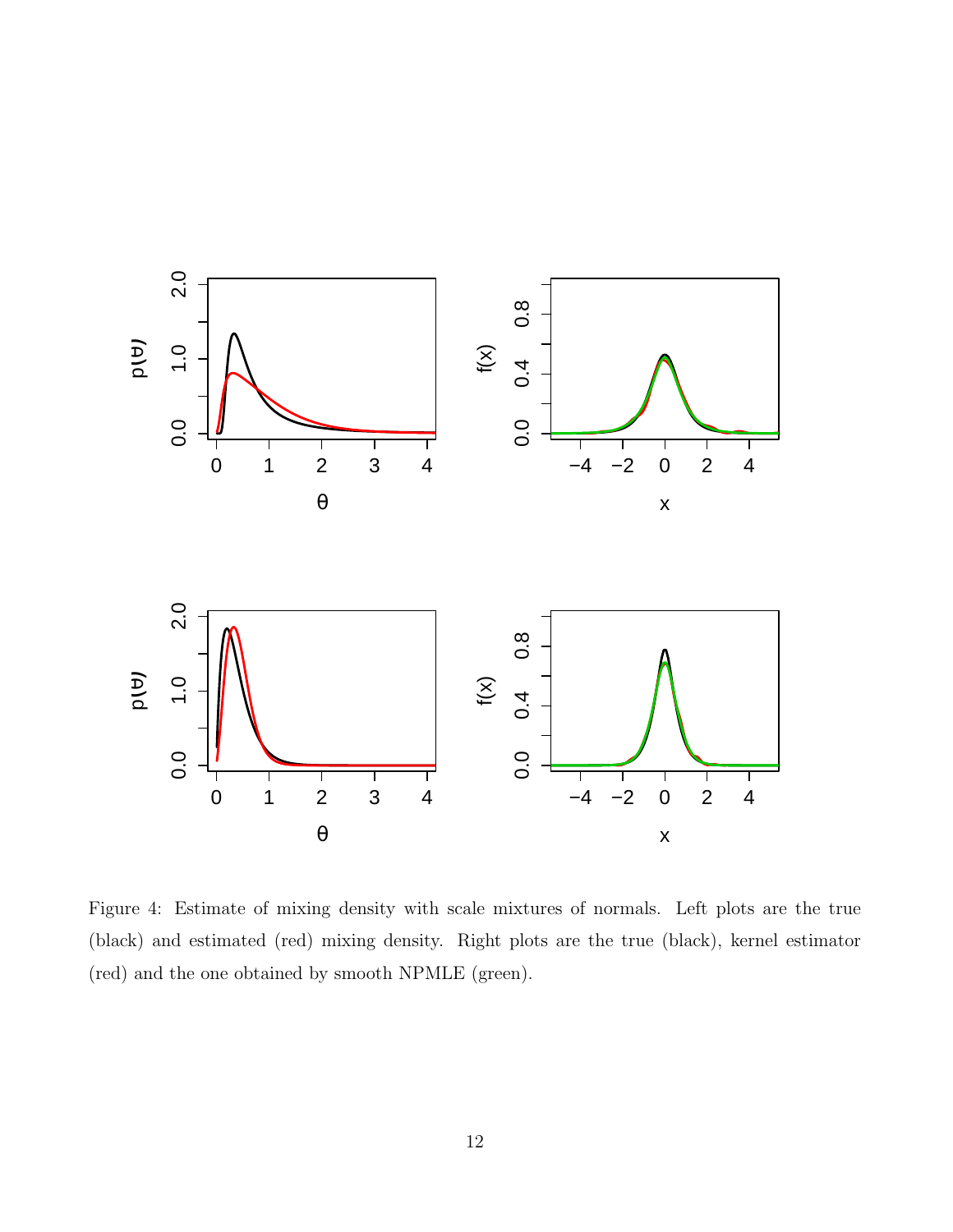Then [Peskir et al. \(2002\)](#page-20-8) provides an equation satisfied by the density p of  $\tau$ , in particular,

$$
1 - \Phi\left(\frac{h(t)}{\sqrt{t}}\right) = F(t) - \int_0^t \Phi\left(\frac{h(t) - h(s)}{\sqrt{t - s}}\right) dP(s),
$$

where  $\Phi$  and P are the probability measures/cumulative distribution functions corresponding to  $\phi$  and p, respectively. This leads to a Volterra equation and [Peskir et al. \(2002\)](#page-20-8) demonstrates solutions when h is constant and linear. When h is increasing and concave and  $h(t) \leq h(0) + b$ √ t then [Peskir et al. \(2002\)](#page-20-8) proves that

$$
P(t) = m(t) + \int_0^t R(t, s) m(s) ds
$$

where

$$
m(t) = 2 - 2\Phi\left(\frac{h(t)}{\sqrt{t}}\right)
$$
 and  $R(t, s) = \sum_{m=1}^{\infty} K_m(t, s),$ 

with

$$
K_m(t,s) = \int_s^t K_1(t,r) \, K_{m-1}(r,s) \, dr,
$$

and

$$
K_1(t,s) = \frac{1}{\sqrt{t-s}} \phi\left(\frac{h(t)-h(s)}{\sqrt{t-s}}\right) \left(2h'(s) - \frac{h(t)-h(s)}{t-s}\right).
$$

Clearly  $h(t) = a + b$ t meets the requirements for this result.

On the other hand, we can solve using [\(3\)](#page-2-0) after setting up a suitable Fredholm equation for  $h(t)$  increasing and bounded by  $a + b$ √ t, but not necessarily concave. Define, for any  $x > 0$ , the martingale

$$
X_t = \exp\left\{x B(t) - \frac{1}{2}x^2 t\right\}.
$$

With  $\theta = T_{a,b} = \inf\{t > 0 : B(t) \ge a + bh(t)\}\$  with  $a, b > 0, h(0) = 0$  and  $h(t) \le$ √  $t$ , we have that  $X_{t\wedge T_{a,b}}$  is a martingale and, from the optional stopping theorem, that  $E(X_{t\wedge T_{a,b}}) = E(X_0) = 1$ .

Now it is easy to show that  $X_{t \wedge T_{a,b}} \leq \exp\{xa + \frac{1}{2}\}$  $\frac{1}{2}b^2h^2(t)/t$ , which is bounded and, hence, from the dominated convergence theorem,

$$
E(X_{T_{a,b}}) = \lim_{t \to \infty} E(X_{t \wedge T_{a,b}}) = E(X_0) = 1.
$$

Effectively, we are also using the result that  $T_{a,b} < \infty$  almost surely. Hence,

$$
\int \exp\left\{xa + xbh(\theta) - \frac{1}{2}x^2\theta\right\} p(\theta) d\theta = 1
$$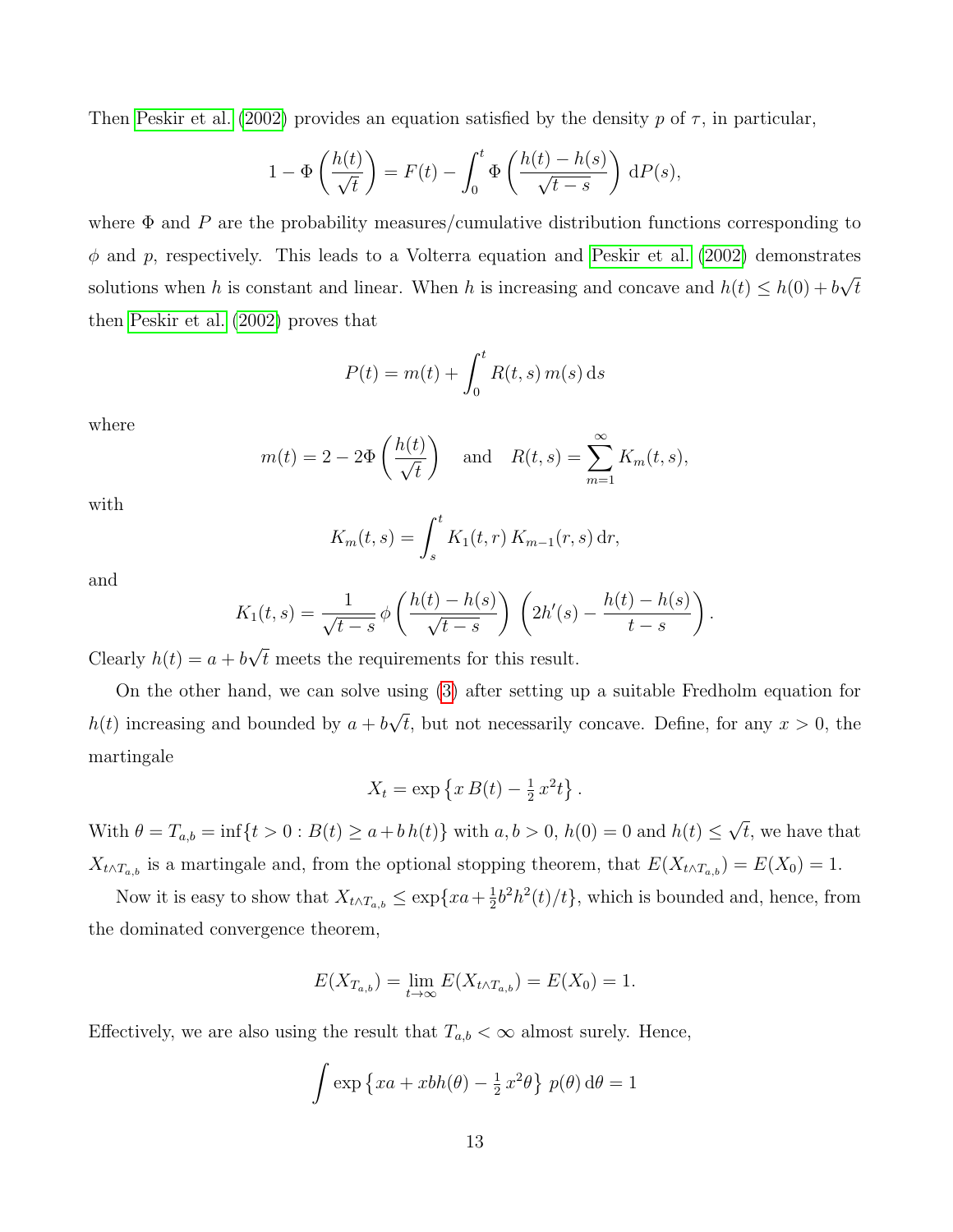which after some algebra yields the Fredholm equation

<span id="page-13-0"></span>
$$
\int_0^\infty k(x,\theta)\,\widetilde{p}(\theta)\,\mathrm{d}\theta = a\,e^{-xa} = f(x),\tag{8}
$$

where  $k(x, \theta)$  is the normal density with mean  $b h(\theta)/\theta$  and variance  $1/\theta$ , constrained on  $\mathbb{R}_+$ , and

$$
a\sqrt{2\pi} e^{\frac{1}{2}b^2h^2(\theta)/\theta} \Psi(-bh(\theta)/\sqrt{\theta}) p(\theta) = \sqrt{\theta} \widetilde{p}(\theta)
$$

and  $\Psi(\cdot) = 1 - \Phi(\cdot)$ . Now [\(8\)](#page-13-0) can be readily solved by algorithm [\(3\)](#page-2-0).

The approach here is closely related to work appearing in [Valov \(2009\)](#page-20-9). This considers first passage times which are almost surely finite and of the type  $\tau = \inf\{t > 0 : B(t) \le b_\alpha(t)\}$  $b(t) + \alpha t$ , where  $b_{\alpha}(t) > -c$  for some  $c > 0$ . While [Valov \(2009\)](#page-20-9) constructs a Fredholm equation using Girsanov's theorem, as we do, this is quite different and each equation depends on the type of boundary, whereas ours is always based on the half–normal and exponential distributions.

Here we demonstrate the algorithm for solving the Fredholm equation for the hitting time density with a square root boundary; specifically  $a + b$ √ t with  $a = 1$  and  $b = 0.1$ . We start with a grid of points  $\theta_j = hj$ , where  $h = 0.05$  and  $j = 1, ..., 1000$ . The starting density is  $p_0(\theta) = 0.01 e^{-0.01\theta}$  and at each iteration we evaluate  $p_m(\theta_j)$ . Due to the ease of sampling from an exponential density, we evaluate

$$
\int_0^\infty \frac{k(x,\theta_j) f(x)}{f_m(x)} dx
$$

using Monte Carlo methods, i.e.,

$$
N^{-1} \sum_{i=1}^{N} \frac{k(X_i, \theta_j)}{f_m(X_i)}
$$

where the  $(X_i)$  are iid from the exponential distribution with mean  $1/a$ , and we take  $N = 5000$ . The  $f_m(X_i)$  is evaluated using the trapezoidal rule using the  $\widetilde{p}_m(\theta_j)$  values, so

$$
f_m(X_i) \approx \frac{h}{2} \sum_{j=1}^M \left[ k(X_i, \theta_{j-1}) \widetilde{p}_m(\theta_{j-1}) + k(X_i, \theta_j) \widetilde{p}_m(\theta_j) \right],
$$

where  $\theta_0 = 0$ . Consequently, we have numerically,

$$
\widetilde{p}_{m+1}(\theta_j) = N^{-1} \sum_{i=1}^N \frac{2 k(X_i, \theta_j) \widetilde{p}_m(\theta_j)}{h \sum_{j=1}^M \left[ k(X_i, \theta_{j-1}) \widetilde{p}_m(\theta_{j-1}) + k(X_i, \theta_j) \widetilde{p}_m(\theta_j) \right]}.
$$

The estimated  $p(\theta)$ , obtained by transforming  $\tilde{p}(\theta)$ , is given in Figure [5,](#page-14-0) based on 200 iterations of algorithm [\(3\)](#page-2-0).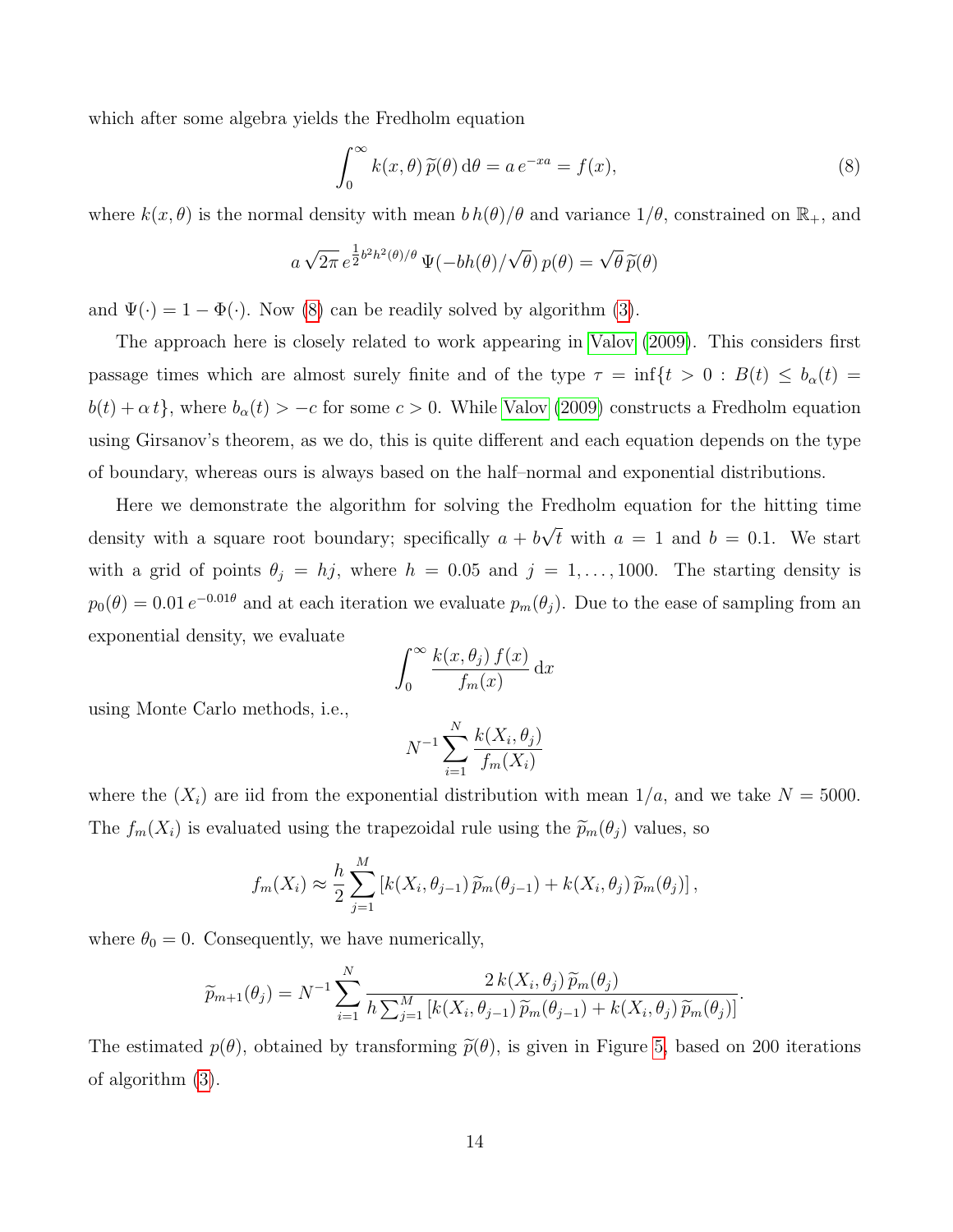

<span id="page-14-0"></span>Figure 5: Estimate of hitting time density for square root boundary

# 6 General Fredholm equation

Algorithm [\(3\)](#page-2-0) can be applied to solve general Fredholm equations of the first kind, where  $f, p$  and  $k(\cdot, \theta)$  are not necessarily probability density functions. Assume first that  $f, p$  and  $k(\cdot, \theta)$  in [\(1\)](#page-1-0) are non-negative functions, but not necessarily probability densities. Then equation [\(1\)](#page-1-0) can be rewritten as

$$
f(x) = \int_{\Theta} \widetilde{k}(x,\theta) q(\theta) d\theta,
$$

where  $k(x, \theta) = k(x, \theta) / \int k(x, \theta) dx$  and  $q(\theta) = p(\theta) \int k(x, \theta) dx$ . Thus, the update [\(3\)](#page-2-0) can be replaced with

$$
p_m(\theta) = \frac{p_{m-1}(\theta)}{\int_{\mathbb{X}} k(x,\theta) dx} \int_{\mathbb{X}} \frac{k(x,\theta) f(x)}{f_{m-1}(x)} dx,
$$
\n(9)

which was also considered in [Vardi and Lee \(1993\)](#page-21-1). Here it is assumed that  $\sup_x \int k(x,\theta)d\theta$  and  $\sup_{\theta} \int k(x, \theta) dx$  are both finite.

Next, assume that the solution  $p$  and  $f$  may not be necessarily non-negative functions. In this case, instead of the original equation [\(1\)](#page-1-0), we solve an equivalent non-negative equation

<span id="page-14-1"></span>
$$
\widetilde{f}(x) = \int_{\Theta} k(x,\theta) \, \widetilde{p}(\theta) \, \mathrm{d}\theta,\tag{10}
$$

where  $\tilde{p}(\theta) = p(\theta) + t$ ,  $f(x) = f(x) + t \int_{\Theta} k(x, \theta) d\theta$ , and  $t > 0$  is a constant to be specified. Since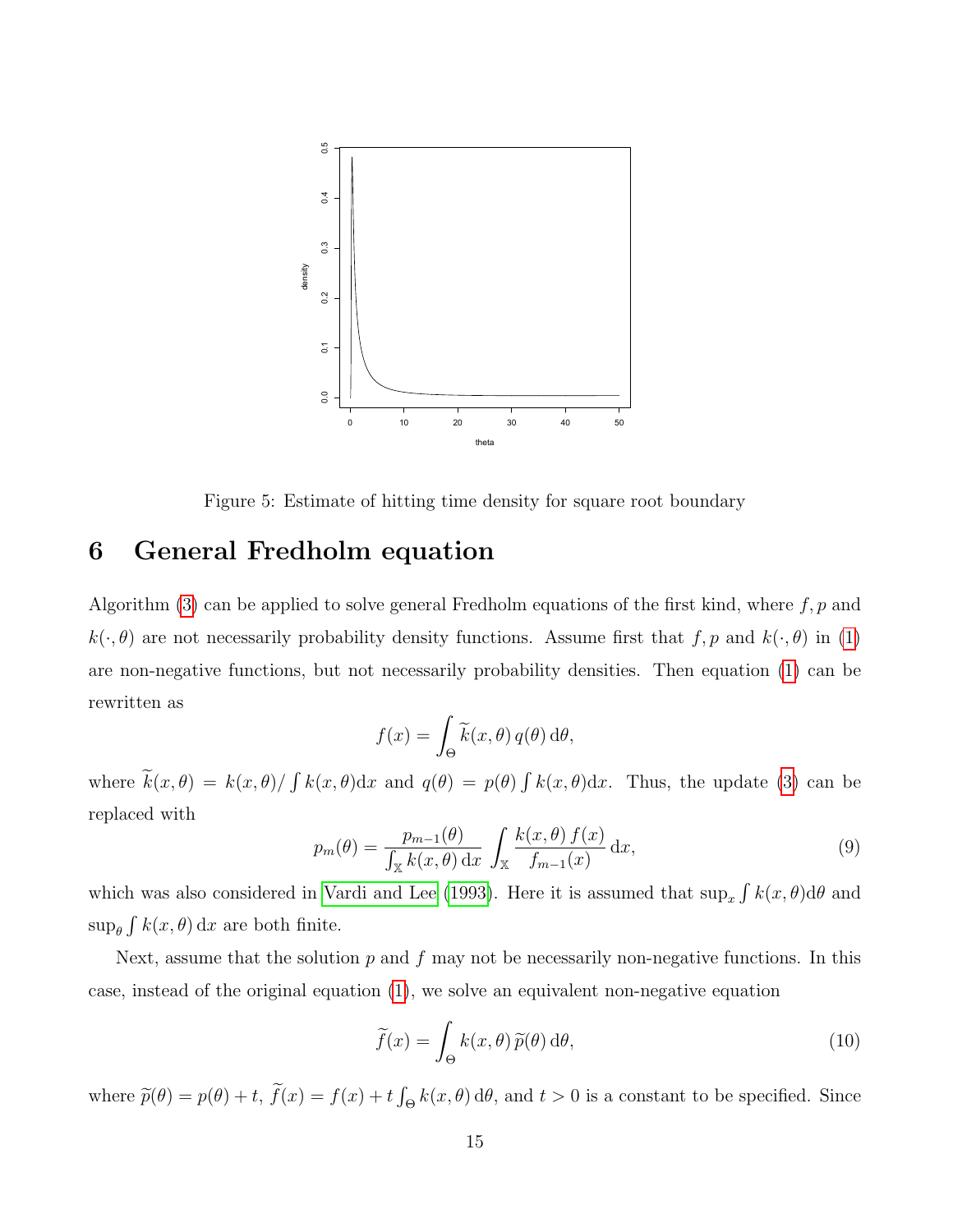k is non-negative, so are both  $\tilde{f}$  and  $\tilde{p}$  for a sufficiently large t. As illustrated below, the value of t rarely affects the convergence rate in practice. Therefore, t can be chosen as a very large number.

Finally, assume that k is not necessarily non-negative, and write  $k = k^+ - k^-$ , where  $k^+, k^- \geq 0$ . This case can also be solved by transforming the original equation to a non-negative one. For convenience, assume that  $\Theta = [0, 1]$ , then the original equation [\(1\)](#page-1-0) can be written as

$$
f(x) = \int_0^1 k^+(x,\theta)p(\theta)d\theta - \int_0^1 k^-(x,\theta)p(\theta)d\theta.
$$

Note that

<span id="page-15-1"></span>
$$
\int_0^1 k^-(x,\theta)p(\theta)d\theta - \int_1^2 k^-(x,\theta-1)p(\theta-1)d\theta = 0,
$$
\n(11)

and therefore, by adding the last two display equations, we have

$$
f(x) = \int_0^1 k^+(x,\theta)p(\theta)d\theta + \int_1^2 k^-(x,\theta-1)\{-p(\theta-1)\}d\theta.
$$

Let

$$
\widetilde{k}(x,\theta) = \begin{cases}\nk^+(x,\theta) & \text{if } \theta \in [0,1] \\
k^-(x,\theta-1) & \text{if } \theta \in (1,2]\n\end{cases}
$$

and

$$
\widetilde{p}(\theta) = \begin{cases} p(\theta) & \text{if } \theta \in [0,1] \\ -p(\theta - 1) & \text{if } \theta \in (1,2], \end{cases}
$$

then we have the Fredholm equation

<span id="page-15-0"></span>
$$
f(x) = \int_0^2 \widetilde{k}(x,\theta)\widetilde{p}(\theta)d\theta
$$
 (12)

with a non-negative kernel, which can be solved as previously described.

Note that  $\tilde{k}$  and  $\tilde{p}$  may have discontinuities; but this does not cause any problem once [\(12\)](#page-15-0) has the unique solution. If there is another solution to [\(12\)](#page-15-0), say  $\bar{p}$ , and [\(11\)](#page-15-1) is not satisfied, the restriction of  $\bar{p}$  on [0,1] may not be a solution of the original equation. In this case we may apply another decomposition of k. In many examples, however, the simple approach  $(12)$  works well.

For illustration, consider the equation [\(1\)](#page-1-0), where  $k(\cdot, \theta)$  is the normal density with mean  $\theta$  and standard deviation  $\sigma = 0.05$ , and p has both positive and negative components. In particular, we consider two examples

$$
p_1(\theta) = b_{2,5}(\theta) - b_{4,1}(\theta)
$$
  

$$
p_2(\theta) = b_{10,1}(\theta) - b_{1,10}(\theta),
$$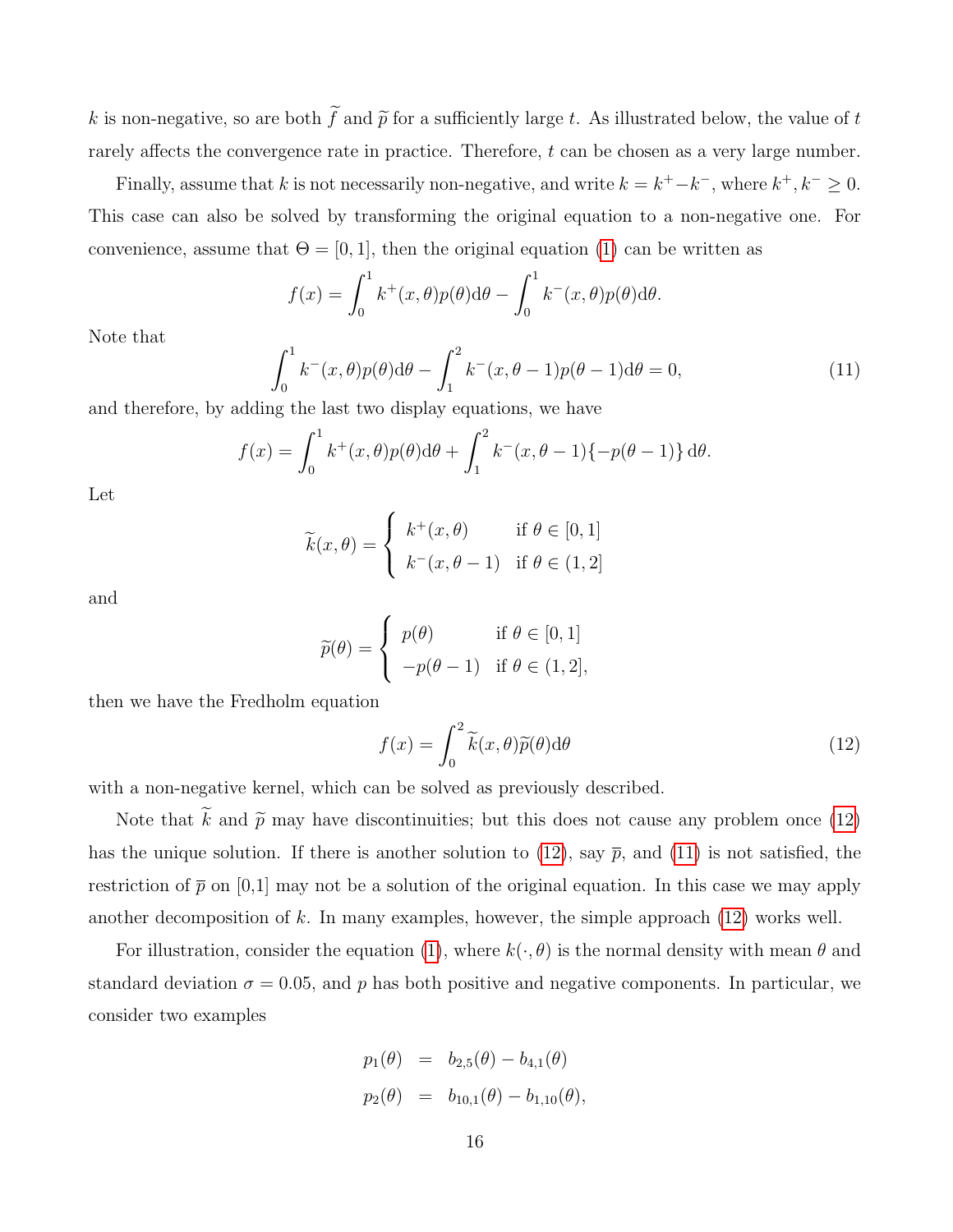where  $b_{a,b}(\cdot)$  is the density of Beta $(a, b)$  distribution. In both cases, a transformed equation [\(10\)](#page-14-1) is solved with  $t = 50$  and the results are illustrated in Figure [6.](#page-16-0) It can be easily seen that the true solution and  $p_m$  are nearly the same. Different values of  $t$  (5 × 10<sup>k</sup> with  $k \leq 4$ ) have been tried, and in any case, the algorithm has been stopped in 10 iterations yielding nearly the same solution.



<span id="page-16-0"></span>Figure 6: Illustration with a positive kernel  $k(x, \theta) = \phi_{\sigma}(x - \theta)$  and general solutions  $p_1(\cdot)$  (top) and  $p_2(\cdot)$  (bottom).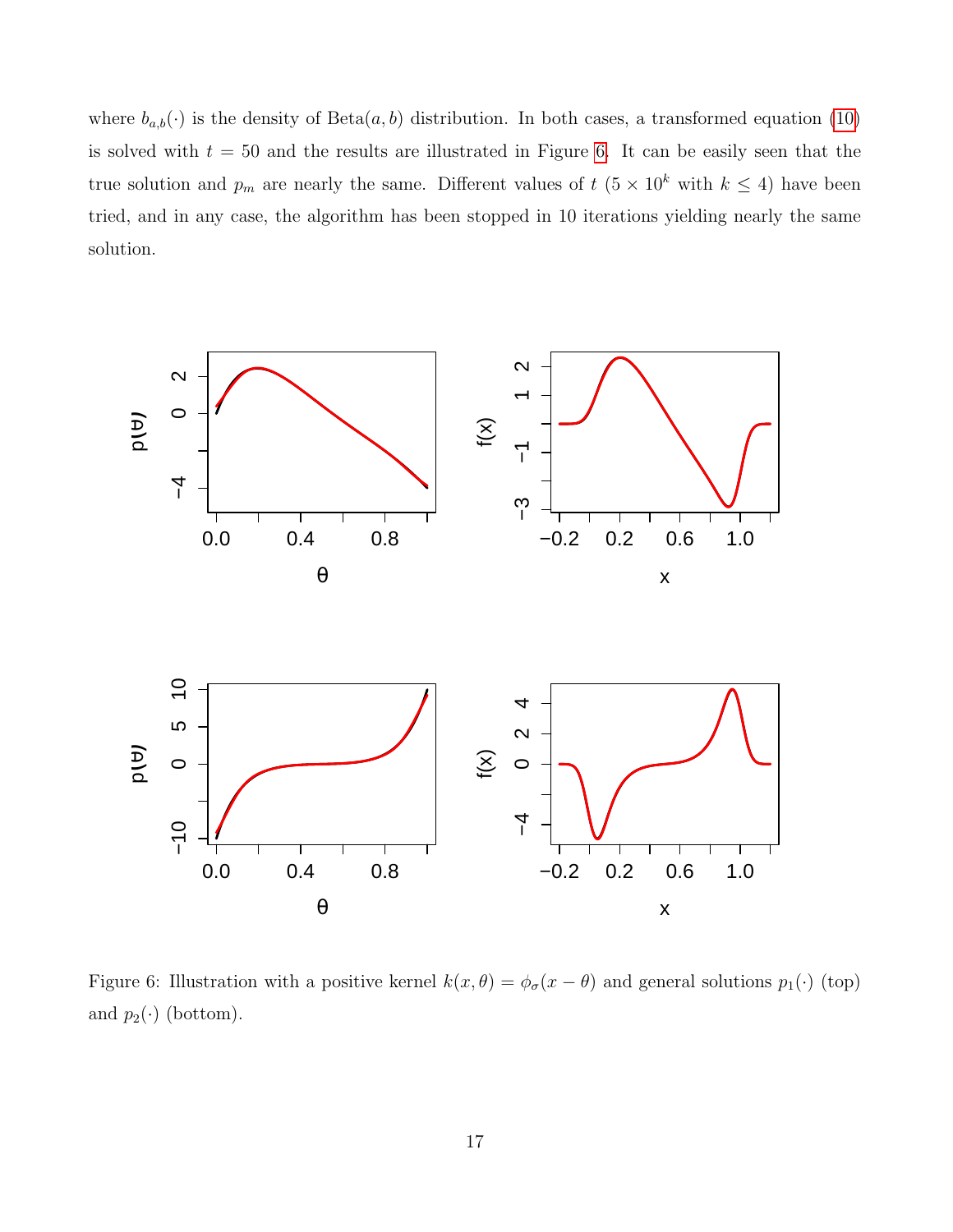

<span id="page-17-0"></span>Figure 7: Illustration with a general kernel  $k(x, \theta) = \phi_{\sigma}(x-\theta) - \phi_{\sigma}(x+\theta)$  for  $p_1(\cdot)$  (top) and  $p_2(\cdot)$ (bottom).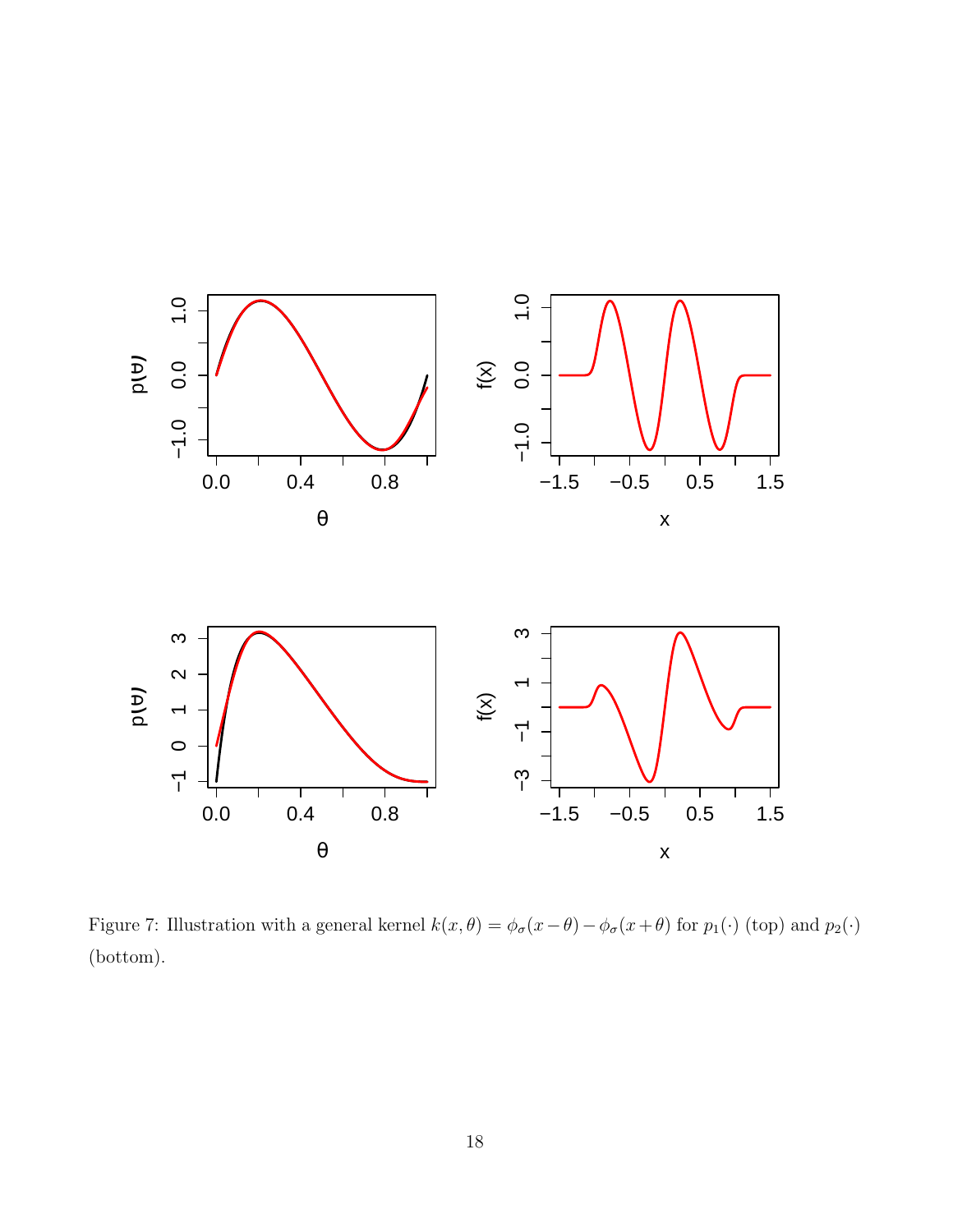Next, we consider a general kernel  $k(x, \theta) = \phi_{\sigma}(x - \theta) - \phi_{\sigma}(x + \theta)$  with  $\sigma = 0.05$  and

$$
p_1(\theta) = b_{2,3}(\theta) - b_{3,2}(\theta)
$$
  

$$
p_2(\theta) = b_{2,7}(\theta) + b_{3,4}(\theta) - 1,
$$

where  $\phi_{\sigma}(x) = \phi(x/\sigma)/\sigma$ . The equations are solved by setting  $k^+(x,\theta) = \phi_{\sigma}(x-\theta)$ ,  $k^-(x,\theta) =$  $\phi_{\sigma}(x+\theta)$  and  $t=50$ . For both examples, the algorithm stopped in 5 iterations. Results are illustrated in Figure [7.](#page-17-0)

# 7 Conclusion

In this paper, we focused on an algorithm for solving Fredholm integral equations of the first kind, its properties, and some applications. For the mixing density estimation application described in Section 4, we did not address the question of whether the estimate based on plugging in a kernel density estimator for f in  $(3)$  would be consistent in the statistical estimation sense. The *predictive* recursion method of [Newton \(2002\)](#page-20-10) can also quickly produce a smooth estimator of the mixing density, and it was shown in [Tokdar et al. \(2009\)](#page-20-11) and [Martin et al. \(2009\)](#page-20-12) that the estimator is consistent, but non-standard arguments are needed because of its dependence on the data order. We are optimistic that the estimator described in Section 4, through the simple formula [\(3\)](#page-2-0) for the updates, and the well-known behavior of the kernel density estimator, can have even stronger convergence properties than those demonstrated for predictive recursion.

In Section 5 we were able to extend the class of boundary function for which the hitting time density can be solved using a novel Fredholm equation. Future work would consider upper and lower boundaries. Section 6 we were able to extend the basic algorithm, which was set up for density functions, to non–negative functions.

#### SUPPLEMENTAL MATERIALS

Rcpp code: It contains code to perform the iterative algorithm proposed in this paper and numerical experiments.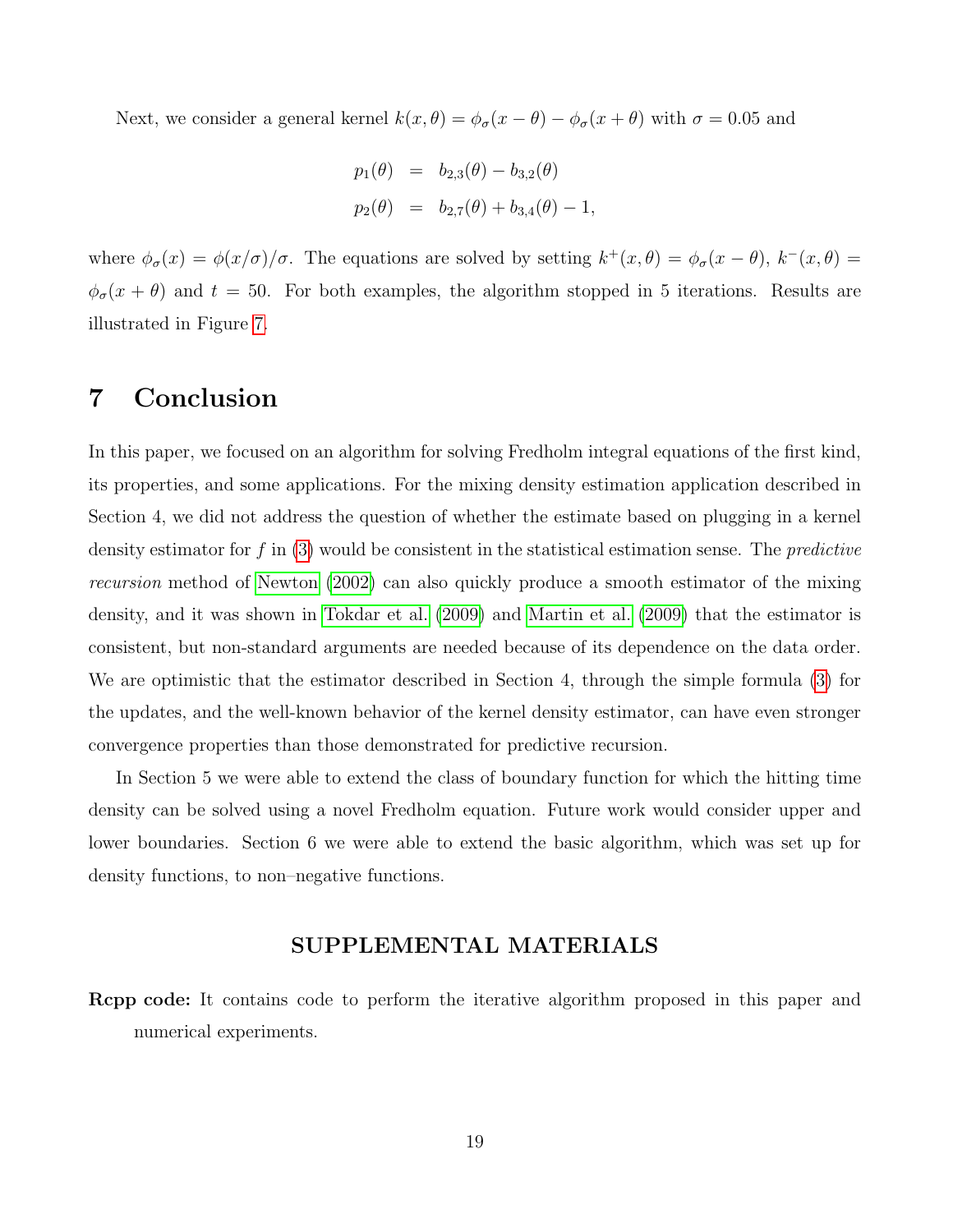# References

- <span id="page-19-11"></span>Breiman, L. (1966). First exit times from a square root boundary. In Proceedings of  $5<sup>th</sup>$  Berkeley Symposium on Mathematical Statistics  $\mathcal{C}$  Probability, volume 2, pages 9–16.
- <span id="page-19-6"></span>Chae, M., Martin, R., and Walker, S. G. (2017). Fast nonparametric near–maximum likelihood estimation of a mixing density. In Preparation.
- <span id="page-19-0"></span>Corduneanu, C. (1994). Integral Equations and Applications. Cambridge University Press, Cambridge.
- <span id="page-19-8"></span>Csiszár, I. (1975). I-divergence geometry of probability distributions and minimization problems. Annals of Probability, 3:146–158.
- <span id="page-19-4"></span>Csiszzár, I. and Tusnády, G. (1984). Information geometry and alternating minimization procedures. Statistics & Decisions, Supplemental Issue No. 1, pages 205–237.
- <span id="page-19-9"></span>Dykstra, R. L. (1985). An iterative procedure for obtaining I-projections onto the intersection of convex sets. Annals of Probability, 13:975–984.
- <span id="page-19-1"></span>Groetsch, C. (2007). Integral equations of the first kind, inverse problems and regularization. 73:1–32.
- <span id="page-19-2"></span>Hansen, P. C. (1999). Linear Intergal Equations. 2nd Edition, Volume 82 of Applied Mathematical Sciences. Springer–Verlag, NY.
- <span id="page-19-7"></span>Kleijn, B. J. and van der Vaart, A. W. (2006). Misspecification in infinite-dimensional Bayesian statistics. Annals of Statistics, 34:837–877.
- <span id="page-19-5"></span>Laird, N. (1978). Nonparametric maximum likelihood estimation of a mixing distribution. *Journal* of the American Statistical Association, 73:805–811.
- <span id="page-19-3"></span>Landweber, L. (1951). An iteration formula for Fredholm integral equations of the first kind. American Journal of Mathematics, 73:615–624.
- <span id="page-19-10"></span>Liu, L., Levine, M., and Zhu, Y. (2009). A functional EM algorithm for mixing density estimation via nonparametric penalized likelihood maximization. Journal of Computational and Graphical Statistics, 18:481–504.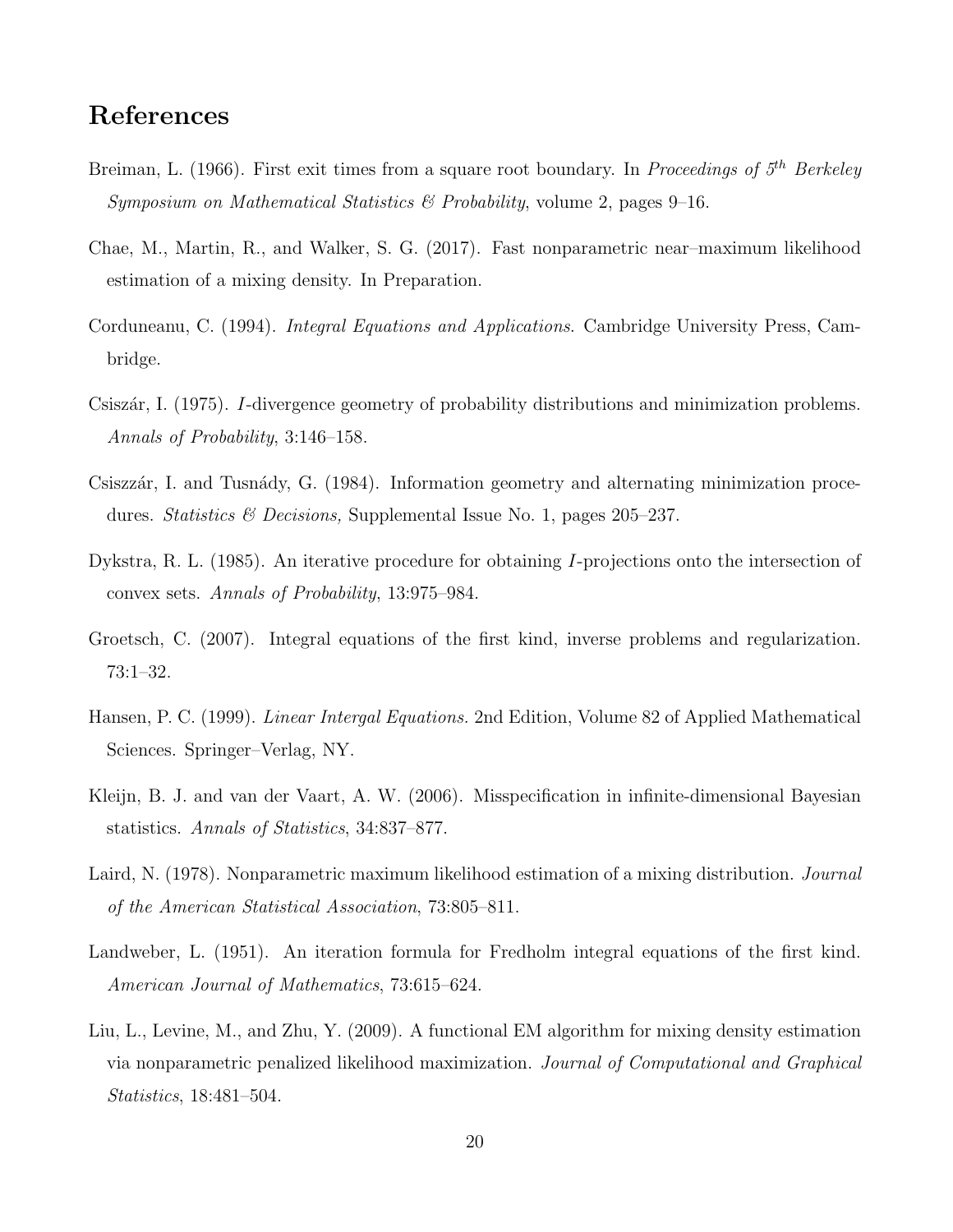<span id="page-20-12"></span>Martin, R., Tokdar, S. T., et al. (2009). Asymptotic properties of predictive recursion: robustness and rate of convergence. Electronic Journal of Statistics, 3:1455–1472.

<span id="page-20-2"></span>Morozov, V. A. (1984). *Methods of Solving Incorrectly Posed Problems*. Springer–Verlag, NY.

- <span id="page-20-10"></span>Newton, M. A. (2002). On a nonparametric recursive estimator of the mixing distribution.  $Sankhy\bar{a}$ A, 64:306–322.
- <span id="page-20-5"></span>Patilea, V. (2001). Convex models, MLE and misspecification. Annals of Statistics, 29:94–123.
- <span id="page-20-8"></span>Peskir, G. et al. (2002). On integral equations arising in the first-passage problem for Brownian motion. Journal Integral Equations and Applications, 14:397–423.
- <span id="page-20-3"></span>Phillips, D. L. (1962). A technique for the numerical solution of certain integral equations of the first kind. Journal of the Association for Computing Machinery, 9:84–97.
- <span id="page-20-7"></span>R Core Team (2015). R: A language and environment for statistical computing. R Foundation for Statistical Computing, Vienna, Austria.
- <span id="page-20-0"></span>Ramm, A. G. (2005). Inverse Problems. Springer–Verlag, NY.
- <span id="page-20-6"></span>Sheather, S. J. and Jones, M. C. (1991). A reliable data-based bandwidth selection method for kernel density estimation. Journal of the Royal Statistical Society, Series B, 53:683–690.
- <span id="page-20-4"></span>Shyamalkumr, N. D. (1996). Cyclic  $I_0$  projections and its applications in statistics. Technical Report #96–24, Department of Statistics, Purdue University.
- <span id="page-20-11"></span>Tokdar, S. T., Martin, R., and Ghosh, J. K. (2009). Consistency of a recursive estimate of mixing distributions. Annals of Statistics, 37:2502–2522.
- <span id="page-20-9"></span>Valov, A. V. (2009). First passage times: Integral equations, randomization and analytical approximations. PhD Thesis, Department of Statistics, University of Toronto.
- <span id="page-20-1"></span>Vangel, M. (1992). Iterative algorithms for integral equations of the first kind with applications to statistics. Technical report, PHD Thesis, Harvard University. Technical Report ONR-C-12.